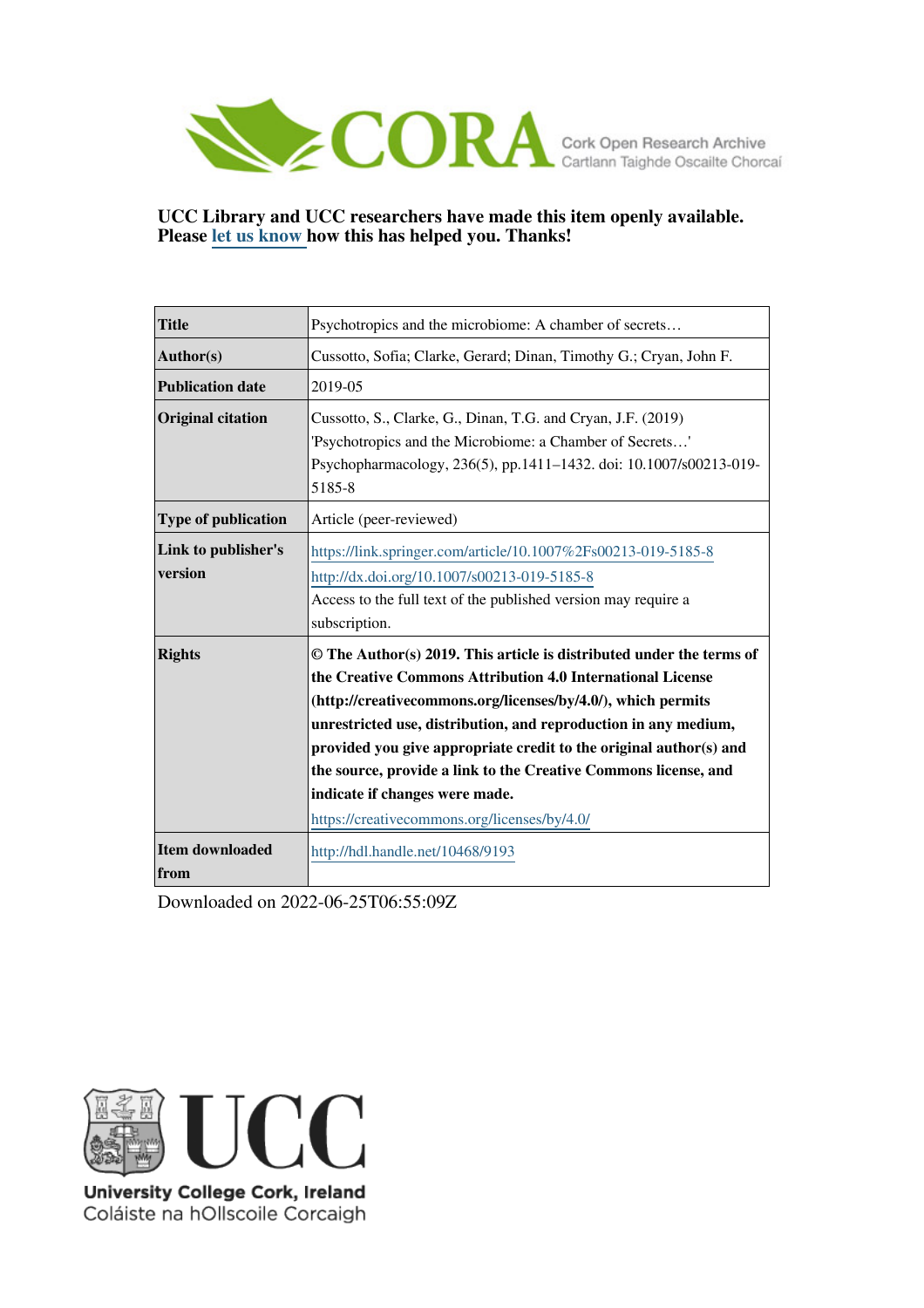#### REVIEW



# Psychotropics and the Microbiome: a Chamber of Secrets…

Sofia Cussotto<sup>1,2</sup>  $\cdot$  Gerard Clarke<sup>1,3</sup>  $\cdot$  Timothy G. Dinan<sup>1,3</sup>  $\cdot$  John F. Cryan<sup>1,2</sup> D

Received: 19 October 2018 /Accepted: 30 January 2019 C The Author(s) 2019

#### Abstract

The human gut contains trillions of symbiotic bacteria that play a key role in programming different aspects of host physiology in health and disease. Psychotropic medications act on the central nervous system (CNS) and are used in the treatment of various psychiatric disorders. There is increasing emphasis on the bidirectional interaction between drugs and the gut microbiome. An expanding body of evidence supports the notion that microbes can metabolise drugs and vice versa drugs can modify the gut microbiota composition. In this review, we will first give a comprehensive introduction about this bidirectional interaction, then we will take into consideration different classes of psychotropics including antipsychotics, antidepressants, antianxiety drugs, anticonvulsants/mood stabilisers, opioid analgesics, drugs of abuse, alcohol, nicotine and xanthines. The varying effects of these widely used medications on microorganisms are becoming apparent from in vivo and in vitro studies. This has important implications for the future of psychopharmacology pipelines that will routinely need to consider the host microbiome during drug discovery and development.

Keywords Psychotropic . Antipsychotic . Antidepressant . Antimicrobial . Gut microbiome

# Introduction

In the second instalment of J.K. Rowling's Harry Potter book series, the trainee wizards encounter a magical Chamber of Secrets deep within the Hogwarts School. In some ways, this story parallels the human body, with the gastrointestinal tract hidden within and guarding many secrets.

The human gastrointestinal tract harbours trillions of microbes, the gut microbiota, which help modulate developmental, immunological and nutritional function in the host (Bengmark [2013](#page-18-0); Sampson and Mazmanian [2015](#page-21-0); Soto et al. [2018;](#page-21-0) Valdes et al. [2018;](#page-21-0) Wang et al. [2016](#page-22-0)). The colonisation of the gut is generally believed to begin at birth with the

This article belongs to a Special Issue on Microbiome in Psychiatry & Psychopharmacology

 $\boxtimes$  John F. Cryan [j.cryan@ucc.ie](mailto:j.cryan@ucc.ie)

- <sup>1</sup> APC Microbiome Ireland, University College Cork, Cork, Ireland
- <sup>2</sup> Department of Anatomy and Neuroscience, University College Cork, Room 3.86, Western Gateway Building, Cork, Ireland
- <sup>3</sup> Department of Psychiatry and Neurobehavioural Science, University College Cork, Cork, Ireland

tion has been challenged by a limited number of studies in which microbes were detected in the placenta (Aagaard et al. [2014;](#page-17-0) Collado et al. [2016;](#page-18-0) DiGiulio [2012\)](#page-18-0). In a recent review paper, a critical assessment of the evidence supporting these two opposing hypotheses has been carried out and the authors argue that the evidence in support of the "in utero colonization" hypothesis" is conceptually and materially flawed (Perez-Muñoz et al. [2017](#page-21-0)). Events such as illness, antibiotic treatment and changes in diet cause shifts in the microbiota (Codagnone et al. [2018](#page-18-0); Conlon and Bird [2015;](#page-18-0) De Filippo et al. [2010;](#page-18-0) Rodrigues et al. [2017](#page-21-0); Wang et al. [2017\)](#page-22-0). Mode of delivery at birth also affects the microbiota composition, with vaginally delivered infants containing a high abundance of lactobacilli during the first few days, a reflection of the high load of lactobacilli in the vaginal flora (Aagaard et al. [2012;](#page-17-0) Avershina et al. [2014\)](#page-18-0). In early stages of development, the microbiota is generally low in diversity and is dominated by two main phyla, Actinobacteria and Proteobacteria (Rodriguez et al. [2015\)](#page-21-0). During the first year of life, the microbial diversity increases and by around 2.5 years of age, the composition, diversity and functional capabilities of the infant microbiota resemble those of an adult microbiota (Koenig et al. [2011](#page-19-0); Rodriguez et al. [2015](#page-21-0)). In individuals over the

infant initially receiving microbial colonisation from the mother as it passes through the birth canal, although this no-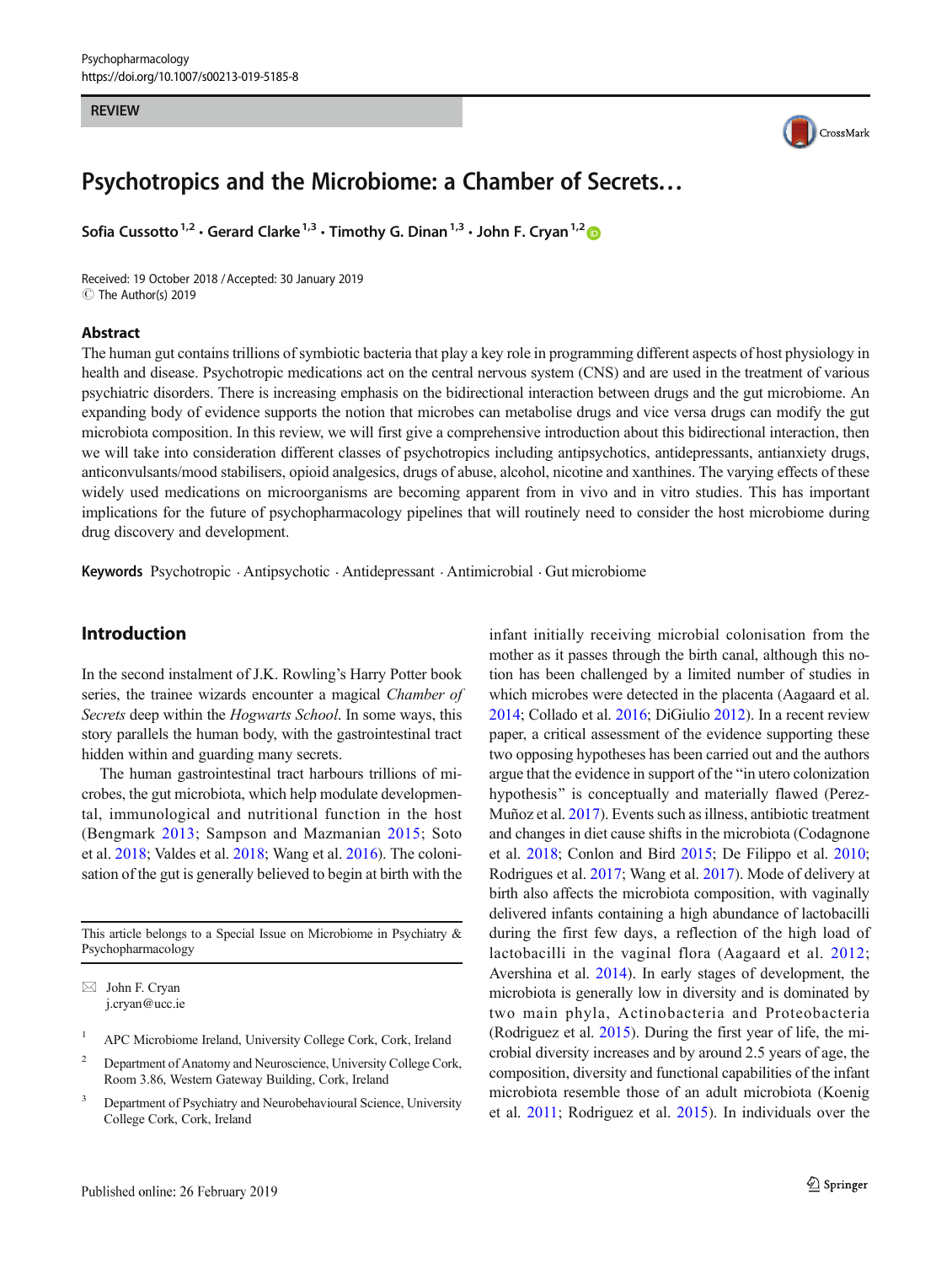age of 65, the microbial community changes, with an increased abundance of Bacteroidetes phyla and Clostridium cluster IV, in contrast with younger subjects where the cluster XIVa is more prevalent (Claesson et al. [2011\)](#page-18-0). It has been demonstrated that the microbiota of young adults and 70 year-old people is highly similar but differs significantly from that of centenarians (Biagi et al. [2010](#page-18-0)).

The role of the microbiota in health and disease has stretched to all disciplines of medicine and this now includes pharmacology and therapeutics (Walsh et al. [2018\)](#page-22-0). The field of pharmacomicrobiomics has emerged over the past decade (ElRakaiby et al. [2014](#page-18-0); Saad et al. [2012\)](#page-21-0) and has predominantly focused on the impact that the gut microbiota exerts on drug metabolism. Also, a growing body of research has demonstrated that several pharmaceutical compounds, including paracetamol, digoxin, metformin and cancer drugs among others, influence the human gut microbiota and/or microbial isolated strains. As bacteria can, in turn, modulate drug efficacy and toxicity (Alexander et al. [2017](#page-17-0); Currò [2018;](#page-18-0) Li et al. [2016\)](#page-20-0), the emerging drug-microbe bidirectional interaction might be crucial for future drug development and clinical practice. Moreover, this suggests that drug-related confounding effects should be taken into consideration in future microbiome association studies.

In this review, we will focus on psychotropic compounds (from the Greek root  $psych\hat{e}$  = mind and tropòs = turning), which modulate brain and behaviour, and we will explore the scientific evidence on the interaction between psychotropic compounds and the gut microbiome in vivo or in isolated strains (in vitro) (Fig. 1). For each class of psychotropic compound taken into consideration, sub-sections will be based on the experimental approach used (observations in vitro, in vivo or in humans). Regarding in vitro experiments, some attempts have been made to try and find the best dose translational to the human gut setting. Maier and colleagues have deduced colon concentrations on the basis of drug excretion patterns from published work and small intestine concentrations on the



basis of daily doses of individual drugs. Based on their approximations, a threshold of 20 μM was below the median small intestine and colon concentration of the majority of human-targeted drugs (Maier et al. [2018\)](#page-20-0). It is important to keep this in mind when considering data generated from in vitro isolated microbial strains.

The literature search (PubMed) was conducted using the following terms as inclusion criteria: the chemical name of each drug belonging to either of the following classes: antipsychotics, antidepressants, antianxiety drugs, anticonvulsants/mood stabilisers, opioid analgesics, drugs of abuse OR alcohol/ethanol OR nicotine OR xanthines (caffeine, theobromine, theophylline) AND (gut microbiome OR gut microbiota OR antimicrobial) up to 20 January 2019. Reviews, meta-analyses and systematic reviews were omitted from the search strategy.

### Drugs affect the gut microbiota

In Rowling's book, the trainee wizards eventually find the gate to the Chamber of Secrets; similarly, xenobiotic compounds belonging to several therapeutic classes can reach the Chamber and affect what is hidden within, our gut microbiota.

Antibiotics represent the most direct and effective way of targeting intestinal microbes. Evidence gathered from in vitro and in vivo studies suggests that a course of short-term antibiotics can substantially change the gut microbiota composition (Jakobsson et al. [2010;](#page-19-0) Maurice et al. [2013\)](#page-20-0). Several hosttargeting non-antibiotic drugs have also been shown to influence the gut microbiota. In a population-based cohort, deep sequencing of gut microbiomes of 1135 participants showed relations between the microbiota and 19 drug groups (Zhernakova et al. [2016](#page-22-0)). Other studies have pointed out an association between drug consumption and microbiome. Analysis of two independent population-level cohorts revealed that, among different factors, the use of medications was responsible for the largest total variance and interacted with other covariate-microbiota associations (Falony et al. [2016\)](#page-18-0). The composition of the gut microbiota can change in relation to the number and type of medications consumed. Differences in the relative abundance of specific bacteria were detected in individuals taking a single drug, a combination or none. In particular, there were differences in the gut microbiota of individuals taking NSAIDs (non-steroidal antiinflammatory drugs) with PPIs (proton-pump inhibitors) versus those taking NSAIDs without PPIs (Rogers and Aronoff [2016\)](#page-21-0). Regarding polypharmacy, in elderly hospitalised patients, there was a significant negative correlation between the number of drugs and microbial alpha-diversity (Chao1 index). Moreover, the number of drugs was associated with Fig. 1 Psychotropic compounds affect the gut microbiota composition the average relative abundance of 15 different taxa, with PPIs,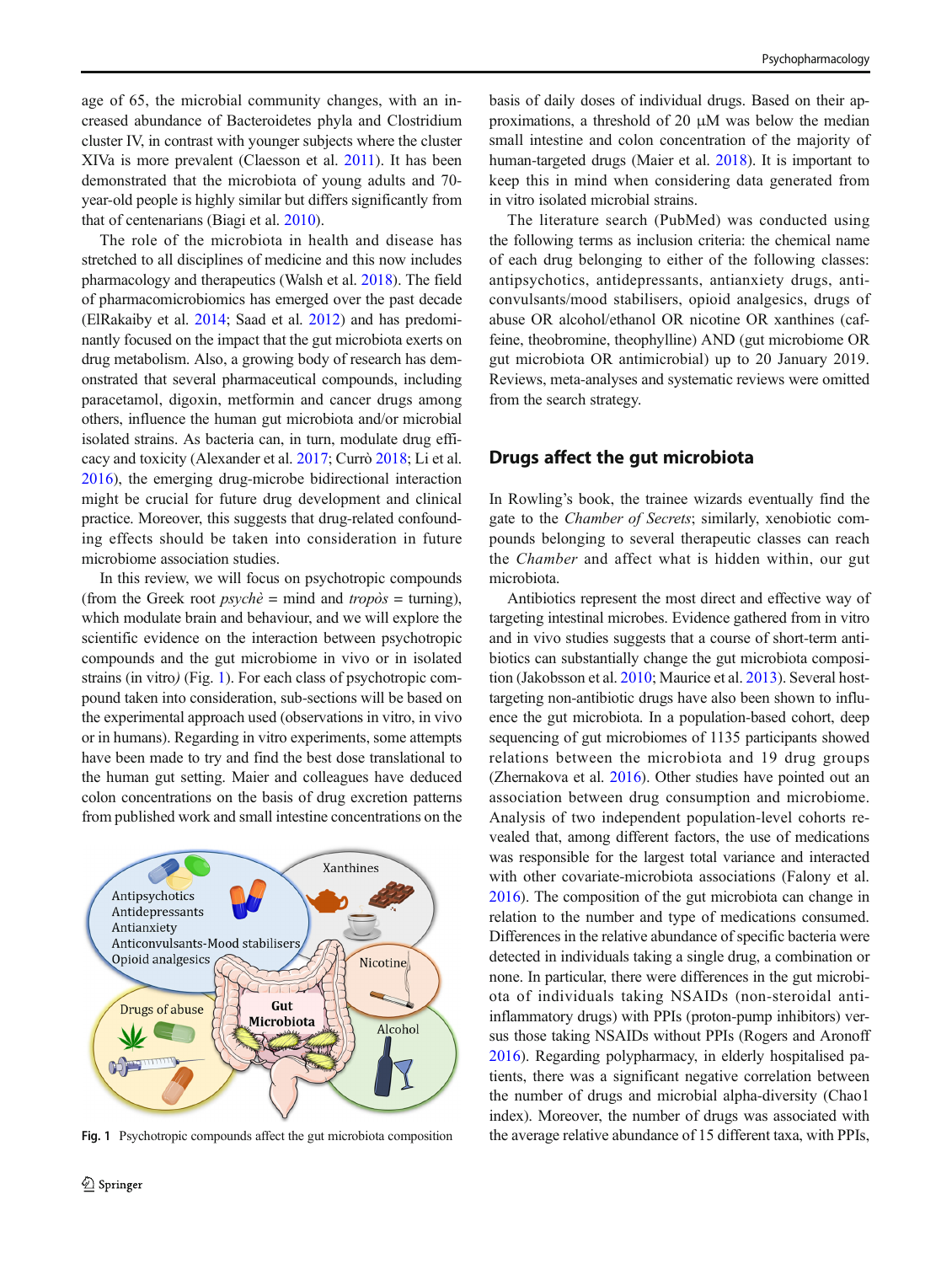antidepressants and antipsychotics exhibiting the strongest association with single bacteria abundance (Ticinesi et al. [2017\)](#page-21-0).

# The gut microbiota affects the pharmacokinetics of drugs

According to the novel, the Chamber of Secrets is home of a giant serpent, the basilisk. Similar to the basilisk, which has the ability to kill by looking people in the eyes, the microbes harboured in our guts can influence to a certain extent the pharmacokinetics of drugs.

Pharmacokinetics (from the Greek root *pharmakon* = drug and *kinetikos* = moving, "putting in motion") is a branch of pharmacology dedicated to determining the fate of xenobiotics administered to a living organism. Absorption is one of the four compartments of the pharmacokinetics multicompartmental model (Arundel [1997\)](#page-17-0), together with distribution, metabolism and excretion (ADME) (Pacey et al. [2011\)](#page-20-0).

In the next two sections, we provide some of the most compelling evidence on the interaction between gut microbiome and drug absorption/metabolism prior to discussing the relevance to psychotropic compounds.

### The gut microbiota affects drug absorption

In pharmacology, absorption is the movement of a substance from the site of administration to the bloodstream (Doogue and Polasek [2013\)](#page-18-0). Very little is currently known about the role played by the gut microbiota in drug absorption but a few reports on the topic exist. It is interesting to note that all the three studies mentioned in this section use the same experimental approach: manipulation of the gut microbiota through administration of probiotics.

The action of **gliclazide**, a sulfonylurea used to treat diabetes, may be enhanced by administering probiotics. In diabetic rats, the blood levels of gliclazide are higher following a 3-day pre-treatment with probiotics (at the dose of 75 mg/kg) compared to non-treated rats, suggesting that the gut microbiota might mediate the extent of the drug absorption (Al-Salami et al. [2008](#page-17-0)). In a recent study, a 3-day administration of Lactobacillus reuteri K8 reduced the absorption of orally administered acetaminophen in mice, whereas administration of Lactobacillus reuteri K9 did not have an effect (Kim et al. [2018](#page-19-0)). This effect was probably mediated by probioticinduced modulation of gut microbial enzyme activity given that the probiotic significantly increased both sulfatase and arylsulfate transferase and significantly decreased β-glucuronidase, which are the bacterial enzymes involved in acetaminophen metabolism. Finally, the antiarrhythmic drug amiodarone shows elevated blood levels following administration of probiotics in rats. In details, the probiotic E. coli strain Nissile 1917 was administered to rats for 7 days,

followed by a single dose of amiodarone per os. The probiotic increased amiodarone plasmatic levels by 43% compared to saline-treated controls, suggesting a microbiota-mediated increase in drug absorption (Matuskova et al. [2014](#page-20-0)).

#### The gut microbiota affects drug metabolism

The fate of xenobiotics depends not only by the host but also by the bacteria harbouring our gastrointestinal tract and it has become more investigated, over the past decades, the role of gut microbiome in xenobiotic metabolism. The whole field has been termed "pharmacomicrobiomics" (Rizkallah et al. [2010\)](#page-21-0). In this paragraph, we offer a glimpse into the known effects of the gut microbiota on drug metabolism.

Digoxin, a cardiac glycoside that has been widely used for hundreds of years to treat heart failure and arrhythmias, is a striking example. This drug is inactivated in the gut by the Actinobacterium Eggerthella lenta (Haiser et al. [2013](#page-19-0)). Moreover, increased consumption of dietary protein in germ-free mice inhibited the reduction of digoxin by E. lenta (Haiser et al. [2013](#page-19-0)). The microbial biotransformation of orally administered lovastatin, a drug used for lowering cholesterol levels and reduce the risk of cardiovascular disease, was reduced by concomitant administration of antibiotics in rats (Yoo et al. [2014\)](#page-22-0). This could result in altered systemic concentrations of either the intact drug and/or its metabolites (Yoo et al. [2014](#page-22-0)). Amlodipine, a medication used to treat high blood pressure and coronary artery disease, undergoes clearance when incubated with a faecal suspension, suggesting that the gut microbiota metabolises this drug (Yoo et al. [2016](#page-22-0)). As a confirmation, a 2-day treatment with the antibiotic ampicillin in rats increases the plasma levels of amlodipine, possibly because of the decreased microbial biotransformation in the gastrointestinal tract (Yoo et al. [2016\)](#page-22-0). Mesalazine, also known as 5-aminosalicylic acid (5-ASA), is an anti-inflammatory drug used to treat inflammatory bowel disease, including ulcerative colitis or to maintain remission in Crohn's disease (Rachmilewitz [1989\)](#page-21-0). The faecal microbiota plays a key role in acetylating 5-ASA, with 44% of anaerobic bacteria tested in incubation with the drug exhibiting this property (van Hogezand et al. [1992\)](#page-21-0). The metabolism of sulfasalazine, a drug used for the treatment of rheumatoid arthritis, ulcerative colitis and Crohn's disease, is also likely to be mediated by intestinal bacteria. When sulfasalazine was fed to conventional rats, none of the drug was recovered in the urine, faeces or caecum; however, if administered in combination with the antibiotic neomycin, the drug was recovered in faeces and the caecum (Peppercorn and Goldman [1972](#page-21-0)). In addition, when sulfasalazine was given to germ-free rats, recovery of drug in the faeces was over 50% whereas the urine contained an additional 1–2%. In germ-free rats infected with four specific bacteria normally found in the intestinal tract of rodents, sulfasalazine was metabolised as in conventional rats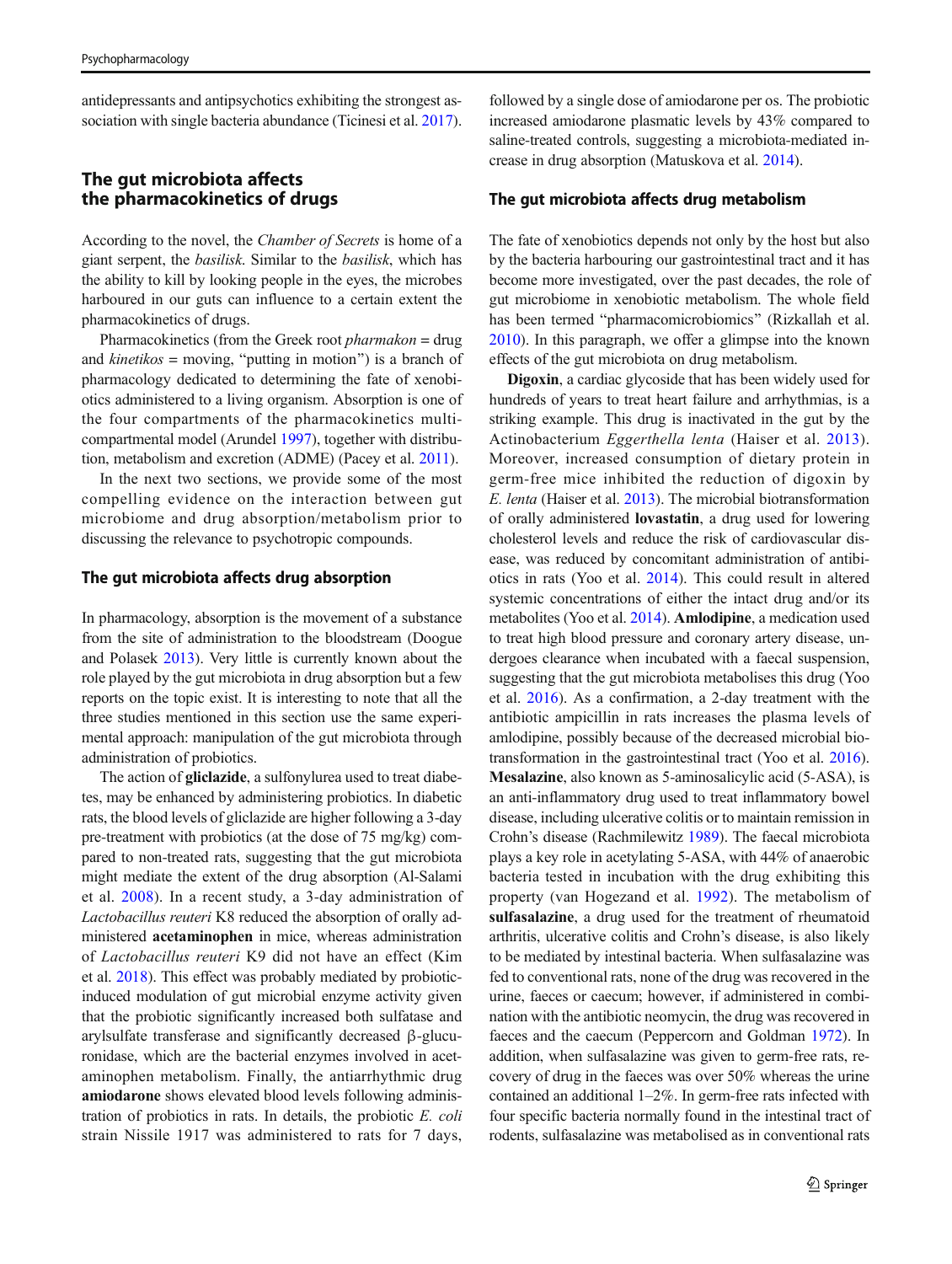(Peppercorn and Goldman [1972\)](#page-21-0). Sulfasalazine is metabolised by azoreductases in the gut. The probiotic strains Lactobacillus acidophilus L10, Bifidobacterium lactis B94 and Streptococcus salivarius K12 given to rats for three consecutive days increased azoreductase activity in ex vivo colon contents with a corresponding increase in sulfasalazine metabolism (Lee et al. [2012\)](#page-20-0). Interestingly, however, the same probiotic treatment in rats, followed by an oral 100 mg/kg dose of sulfasalazine, did not alter the pharmacokinetic parameters (Lee et al. [2012\)](#page-20-0). Administration of diclofenac, a nonsteroidal anti-inflammatory drug (NSAID), induced enteropathy in mice; however, oral pre-treatment with a bacteria-specific βglucuronidase inhibitor was able to protect against diclofenacinduced enteropathy (LoGuidice et al. [2012\)](#page-20-0), suggesting that the gut microbiota might play a crucial role in the metabolism of this medication. The antithrombotic effect of aspirin seems to be affected by the gut microbiota. In rats, administration of the antibiotic ampicillin significantly prolongs the bleeding time in aspirin-dosed rats (Kim et al. [2016](#page-19-0)). Moreover, oral administration of ampicillin reduces the aspirin-metabolising activity of the microbiota by 67% (Kim et al. [2016](#page-19-0)).

Intestinal microbial azoreductases play a key role in the reduction of azo dyes (Chung et al. [1992](#page-18-0)). A wide variety of anaerobic bacteria isolated from caecal or faecal contents from experimental animals and humans have the ability to cleave the azo linkages to produce aromatic amines (Chung et al. [1992\)](#page-18-0). Moreover, the azoreductase activity in a variety of intestinal preparations is affected by various dietary factors including antibiotics and supplementation with live cultures of lactobacilli (Chung et al. [1992\)](#page-18-0).

Choline and carnitine are dietary amines that have wideranging roles in human metabolism (Zeisel and da Costa [2009\)](#page-22-0) and are precursors of trimethylamine (TMA), a compound that can cause trimethylaminuria when not appropriately metabolised by the host (Mackay et al. [2011](#page-20-0)). In a recent study, the quantification and detailed characterisation of the TMA-producing bacteria in human faecal samples have resulted particularly in *Clostridium* XIVa strains and Eubacterium sp. strain AB3007 (Rath et al. [2017](#page-21-0)). In a different study, carnitine metabolism was mediated by Rieske-type oxygenases present in the human microbiota (Zhu et al. [2014\)](#page-22-0).

Chemotherapeutic drugs have also been shown to be metabolised by the gut microbiota (Alexander et al. [2017](#page-17-0)). Of 30 chemotherapeutic drugs examined in vitro, the efficacy of 10 was found to be significantly inhibited by certain bacteria, while the same bacteria improved the efficacy of six others (Lehouritis et al. [2015\)](#page-20-0). As further corroboration of these findings, the chemoresistance or increased cytotoxicity observed in vitro with sample drugs (gemcitabine and CB1954) was replicated in in vivo murine subcutaneous tumour models (Lehouritis et al. [2015\)](#page-20-0). The dose-limiting side effect of the common colon cancer chemotherapeutic irinotecan is severe diarrhoea that arises following reactivation of the drug by symbiotic bacterial β-glucuronidases in the gut (Ma and McLeod [2003;](#page-20-0) Mathijssen et al. [2001](#page-20-0)). Oral administration of a bacterial β-glucuronidase inhibitor protected mice from irinotecan-induced toxicity, suggesting that such inhibitors may be designed to prevent undesirable enzyme activities in the intestine (Wallace et al. [2010\)](#page-22-0). The gut microbiota also plays a crucial role in the metabolism of 5-fluorouracil, another chemotherapeutic compound (Nakayama et al. [1997\)](#page-20-0). The antineoplastic drug doxorubicin is effectively metabolised by Raoultella planticola in vitro, as demonstrated by Yan and colleagues (Yan et al. [2018](#page-22-0)). Specifically, R. planticola was shown to deglycosylate doxorubicin into its metabolites 7-deoxydoxorubicinol and 7 deoxydoxorubicinolone via a reductive deglycosylation mechanism. Moreover, doxorubicin was degraded anaerobically by Klebsiella pneumoniae and E. coli BW25113 in vitro (Yan et al. [2018\)](#page-22-0). In a recent study, 5-fluorouracil (5-FU) and 5-fluoro-2′-deoxyuridine (FUDR) were found to act through bacterial ribonucleotide metabolism to elicit their cytotoxic effects in Caenorhabditis elegans (Garcia-Gonzalez et al. [2017\)](#page-19-0), suggesting that bacteria in the host play an important role in the response to chemotherapeutics. Similar findings were also obtained in a different study (Scott et al. [2017\)](#page-21-0). Finally, a recent study found that the anticancer immune effects of cyclophosphamide are modulated by the gut microbiota. Indeed, the changes induced by this chemotherapeutic on the gut microbiota stimulate the generation of a specific subset of "pathogenic" T helper 17 cells and immune responses typically associated to this medication (Viaud et al. [2013\)](#page-22-0).

Interestingly, two studies have also highlighted a role for the microbiome in patients undergoing anti-programmed cell death 1 protein (PD-1) immunotherapy (Gopalakrishnan et al. [2018;](#page-19-0) Matson et al. [2018;](#page-20-0) Routy et al. [2018\)](#page-21-0). The diversity and composition of the microbial community differed between responders and non-responders, accompanied by functional differences in gut bacteria in responders (including enrichment of anabolic pathways) (Gopalakrishnan et al. [2018](#page-19-0)). In the same study, immune profiling suggested enhanced systemic and antitumor immunity in responding patients with a favourable gut microbiome as well as in germfree mice receiving faecal transplants from responding patients (Gopalakrishnan et al. [2018\)](#page-19-0). Resistance to immunotherapy can be attributed to abnormal gut microbiome composition, according to a different study. Antibiotics administration inhibited the clinical benefit of immunotherapy in patients with cancer; moreover, faecal microbiota transplantation (FMT) from cancer patients into germ-free mice ameliorated the antitumor effect only when the donor was a responder, whereas FMT from non-responding patients failed to do so (Routy et al. [2018\)](#page-21-0).

While a scarce knowledge exists on the link between the microbiome and drug absorption/metabolism, this topic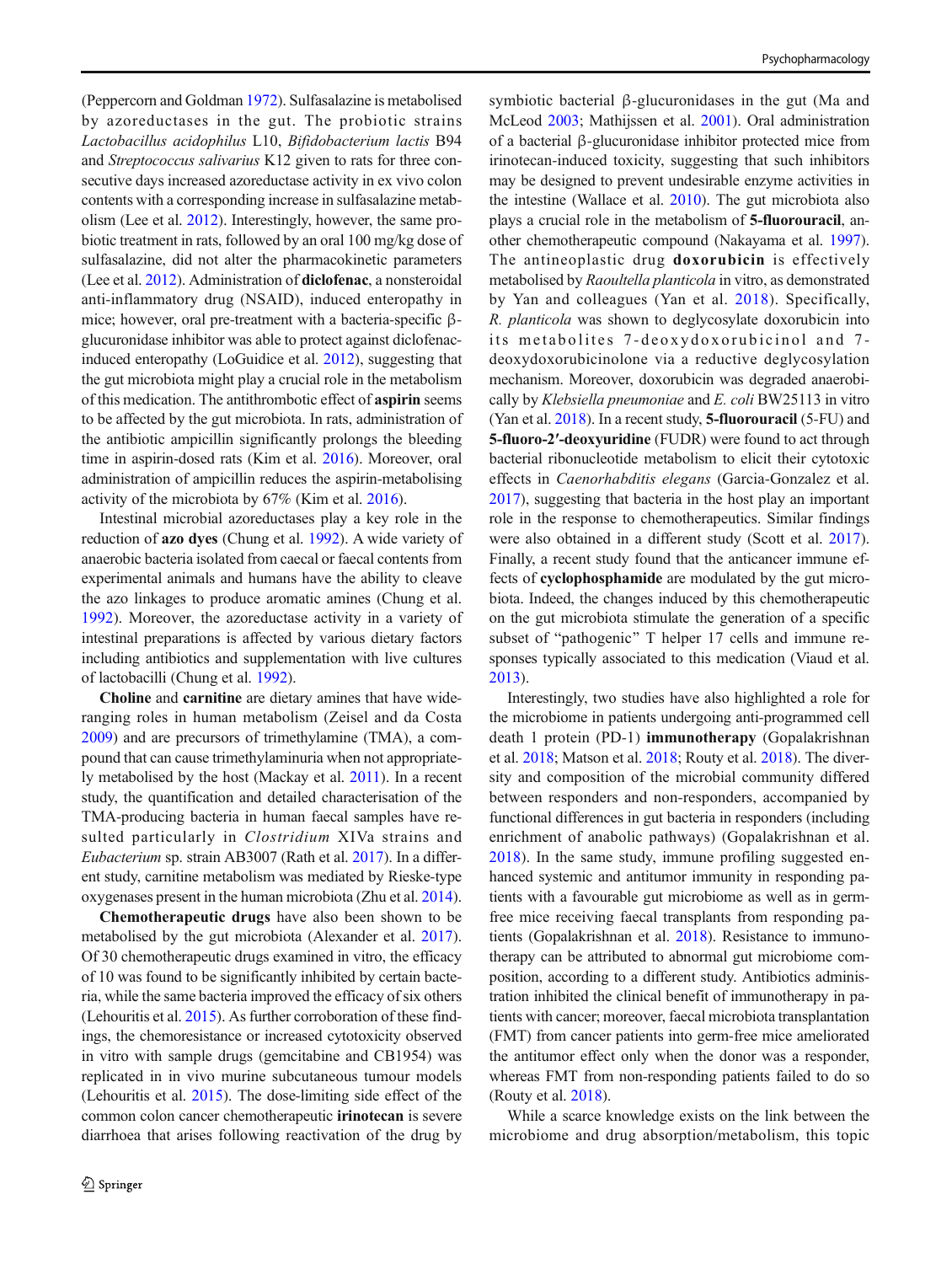assumes high clinical relevance, considering that changes in absorption and metabolism can correspond to alterations in drug efficacy and toxicity. There are no studies so far exploring the effects of microbial perturbations on psychotropic drug pharmacokinetics and more research is warranted, especially considered that several psychotropics have been shown to alter the gut microbiota composition (see Table [1\)](#page-6-0). Overall, the growing evidence underlies a fascinating interaction between intestinal bacteria and drug efficacy, suggesting that precision medicine strategies should include the intestinal microbiota as a potential treatment modifier (Jobin [2018](#page-19-0)).

# Antipsychotics and gut microbiota: a general overview

Antipsychotics are drugs used for the prophylaxis and acute treatment of psychotic illnesses including schizophrenia and psychosis associated with depression and mania (Gardner et al. [2005](#page-19-0)). They also have an important role as an alternative or adjunct to benzodiazepines in the management of the acutely disturbed patient, for both tranquillisation and sedation. The common mechanism of action of all antipsychotics is to decrease brain dopamine function by blocking the dopamine  $D<sub>2</sub>$ receptors (Laruelle et al. [2005\)](#page-19-0).

Analysis of faecal microbiota from 76 elderly hospitalised patients showed that, among several therapeutic classes, the use of antipsychotics had a strong association with gut microbiota composition (Ticinesi et al. [2017\)](#page-21-0). In a recent study, differences in faecal microbiota between patients with firstepisode psychosis and healthy controls, were associated with response after up to 12 months of treatment (Schwarz et al. [2018\)](#page-21-0), suggesting that the gut microbiota might be involved in treatment response. Specifically, Lactobacillaceae and Bifidobacteria were highly abundant in patients with firstepisode psychosis and correlated positively with severity of psychotic symptoms and negatively with global functioning (Schwarz et al. [2018](#page-21-0)). In a tour de force in vitro screening study of more than 1000 drugs against 40 representative gut bacterial strains, it was found that 24% of human-targeting drugs inhibited the growth of at least one strain (Maier et al. [2018\)](#page-20-0). Provocatively, nearly all subclasses of the chemically diverse antipsychotics targeted a significantly more similar pattern of species than expected from their chemical similarity, raising the possibility that antimicrobial action may not only manifest as side effect of antipsychotics, but also be part of their mechanism of action (Maier et al. [2018\)](#page-20-0). This hypothesis should be ideally verified by assessing whether microbiome manipulations (i.e. antibiotic administration) have an effect on the efficacy of antipsychotics. Remarkably, the Maier et al.'s study provides an exhaustive justification for the dose used in the in vitro screening. The authors argue that, based on drug excretion patterns from published work, the chosen

concentration of 20 μM is below the median colon concentration of the human-targeted drugs tested (Maier et al. [2018\)](#page-20-0) and therefore has translational validity. Notably, in their experiment, human-targeted drugs that showed anticommensal activity had lower plasma and estimated small intestinal concentrations than ones with no such activity, suggesting that more human-targeted drugs would inhibit bacterial growth if probed at higher doses, closer to physiological concentrations. In a recent study in vitro, the antibacterial activity of antipsychotics against Gram-positive Staphylococcus aureus and Gram-negative Escherichia coli, Pseudomonas aeruginosa, Klebsiella pneumoniae and Acinetobacter baumannii was investigated. Phenothiazines and thioxanthenes showed differential antibacterial activity at concentrations ranging from 64 to 1024 μg/mL, which was independent of antibioticresistance patterns (Nehme et al. [2018](#page-20-0)). How these concentrations translate to those found in the colon following an oral administration of antipsychotics in humans is not clear and is not mentioned in the study; thus, these findings might lack translational relevance.

#### Typical antipsychotics and gut microbiota

Typical (first-generation) antipsychotics were first developed in the 1950s and the first compounds to come into medical use were the phenothiazines, such as chlorpromazine. Typical antipsychotics are characterised by extrapyramidal adverse effects such as dystonia, Parkinsonian symptoms (bradykinesia, rigidity and tremor), akathisia, tardive dyskinesia, cardiovascular effects such as postural hypotension, prolactin increase and sedation (Leucht et al. [2009](#page-20-0)).

### Evidence from in vitro studies

Studies on the interaction between typical antipsychotics and gut bacteria have been only carried out in vitro. Other approaches, such as in vivo or human observations, are missing from literature, and one reason for this gap might be more and more consideration is directed towards the new class of antipsychotics, the atypical (Skonieczna-Zydecka et al. [2018\)](#page-21-0).

Thioridazine, a phenothiazine antipsychotic, has been shown to possess antimicrobial activity in vitro against methicillin-susceptible S. aureus (Hahn and Sohnle [2014;](#page-19-0) Ordway et al. [2002b](#page-20-0)), vancomycin-resistant pathogenic strains of Enterococcus species (Wainwright et al. [1999\)](#page-22-0), Mycobacterium tuberculosis (Amaral et al. [1996](#page-17-0); Bettencourt et al. [2000;](#page-18-0) Ordway et al. [2003](#page-20-0); Viveiros and Amaral [2001\)](#page-22-0), Pseudomonas aeruginosa and Mycobacterium avium (Viveiros et al. [2005](#page-22-0)). Fluphenazine, another typical antipsychotic, possesses pronounced action against both Gram-positive and Gram-negative bacteria at concentrations of 20–100 μg/mL (Dastidar et al. [1995\)](#page-18-0). Upon investigation of the antimicrobial activity of trifluoperazine against 293 strains (from two Gram-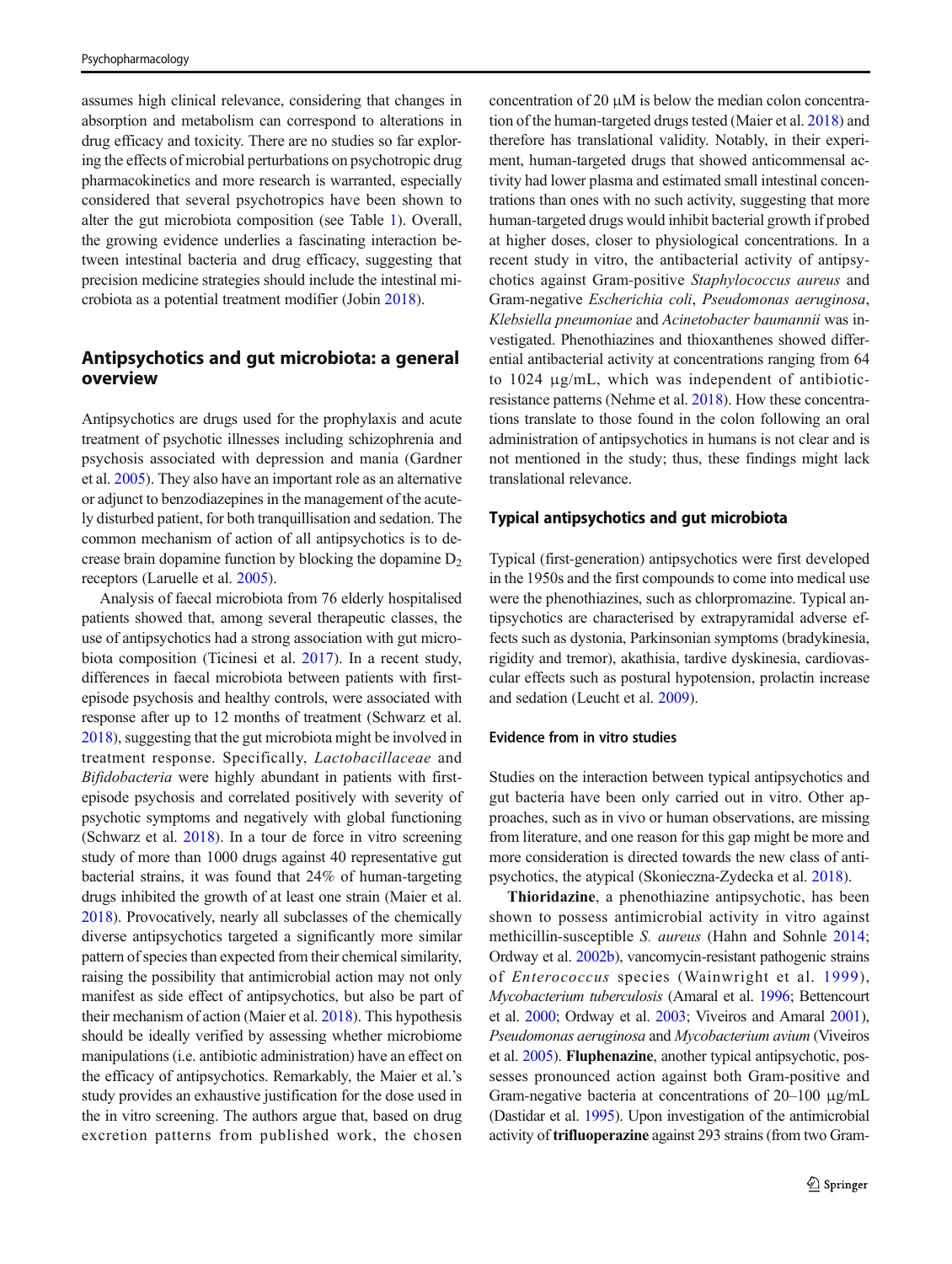<span id="page-6-0"></span>

| Table 1            | Correlations between psychotropic compounds and microbes |                                  |                                                                                                                                                                                                                                                                                                                                                                                                                                                                                                                                                                                                                                             |                                                                                                  |
|--------------------|----------------------------------------------------------|----------------------------------|---------------------------------------------------------------------------------------------------------------------------------------------------------------------------------------------------------------------------------------------------------------------------------------------------------------------------------------------------------------------------------------------------------------------------------------------------------------------------------------------------------------------------------------------------------------------------------------------------------------------------------------------|--------------------------------------------------------------------------------------------------|
| Psychotropic class | Psychotropic<br>compound                                 | Experimental<br>approach         | Details                                                                                                                                                                                                                                                                                                                                                                                                                                                                                                                                                                                                                                     | Reference(s)                                                                                     |
| Antipsychotics     | Chlorpromazine<br>Aripiprazole                           | In humans<br>In vitro<br>In vivo | The microbiota communities of AAP-treated (including aripiprazole)<br>Clostridium, Ruminiclostridium, Intestinibacter and Eubacterium<br>and non-treated patients are significantly separated. The genera<br>Lachnospiraceae, Akkermansia and Sutterella are differentially<br>4-week administration in rats increase the relative abundances of<br>abundant in the two groups<br>Antimycobacterial properties<br>coprostanoligens                                                                                                                                                                                                          | Kristiansen and Vergmann 1986; Molnar et al. 1977<br>Cussotto et al. 2018<br>Flowers et al. 2017 |
|                    |                                                          |                                  | Synergistic effect in combination with certain antibiotics<br>Inhibits significantly the growth of S. aureus and E. coli                                                                                                                                                                                                                                                                                                                                                                                                                                                                                                                    | Ordway et al. 2002a; Amaral and Lorian 1991;<br>Csiszar and Molnar 1992<br>Amaral et al. 1992    |
|                    | Fluphenazine<br>Olanzapine                               | In vitro<br>In vitro             | Pronounced action against both Gram-positive and Gram-negative<br>Completely inhibits the growth of E. coli NC101<br>bacteria at concentrations of 20-100 µg/mL                                                                                                                                                                                                                                                                                                                                                                                                                                                                             | Dastidar et al. 1995<br>Morgan et al. 2014                                                       |
|                    |                                                          | In vivo                          | 3-week administration in rats alters the microbiota profile in both males Davey et al. 2012<br>body weight gain, uterine fat deposition, macrophage infiltration of<br>high-fat diet. The effect is absent under GF conditions but emerges<br>4-week administration in mice accelerates weight gain resulting from<br>Coadministration with an antibiotic cocktail in female rats attenuates<br>Coadministration with the prebiotic B-GOS in female rats attenuates<br>adipose tissue and plasma free fatty acid levels, all of which are<br>quickly upon microbial colonisation of the gut<br>increased by olanzapine alone<br>and females | Morgan et al. 2014<br>Davey et al. 2013<br>Kao et al. 2018                                       |
|                    |                                                          | In humans                        | The microbiota communities of AAP-treated (including olanzapine) and Flowers et al. 2017<br>Cross-sectional study on psychiatric patients. No significant differences Flowers et al. 2019<br>females have decreased diversity compared with non-treated females<br>non-users. Non-AAP users have increase in Alistipes. AAP-treated<br>Lachnospiraceae, Akkermansia and Sutterella are differentially<br>in microbiota composition at baseline between AAP users and<br>non-treated patients are significantly separated. The genera<br>olanzapine-induced weight gain<br>abundant in the two groups                                        |                                                                                                  |
|                    | Prochlorperazine<br>Risperidone                          | In humans<br>In vitro<br>In vivo | ug/day in female mice induces weight gain which correlates with an<br>mice causes a 16% reduction in total resting metabolic rate in naïve<br>The microbiota communities of AAP-treated (including risperidone)<br>altered gut microbiota. Faecal transplant from risperidone-treated<br>recipients, attributable to suppression of non-aerobic metabolism<br>and non-treated patients are significantly separated. The genera<br>Lachnospiraceae, Akkermansia and Sutterella are differentially<br>Strongly inhibits Bacillus spp. and Staphylococcus spp.<br>abundant in the two groups<br>$\rm 80$                                       | Rani Basu et al. 2005<br>Flowers et al. 2017<br>Bahr et al. 2015b                                |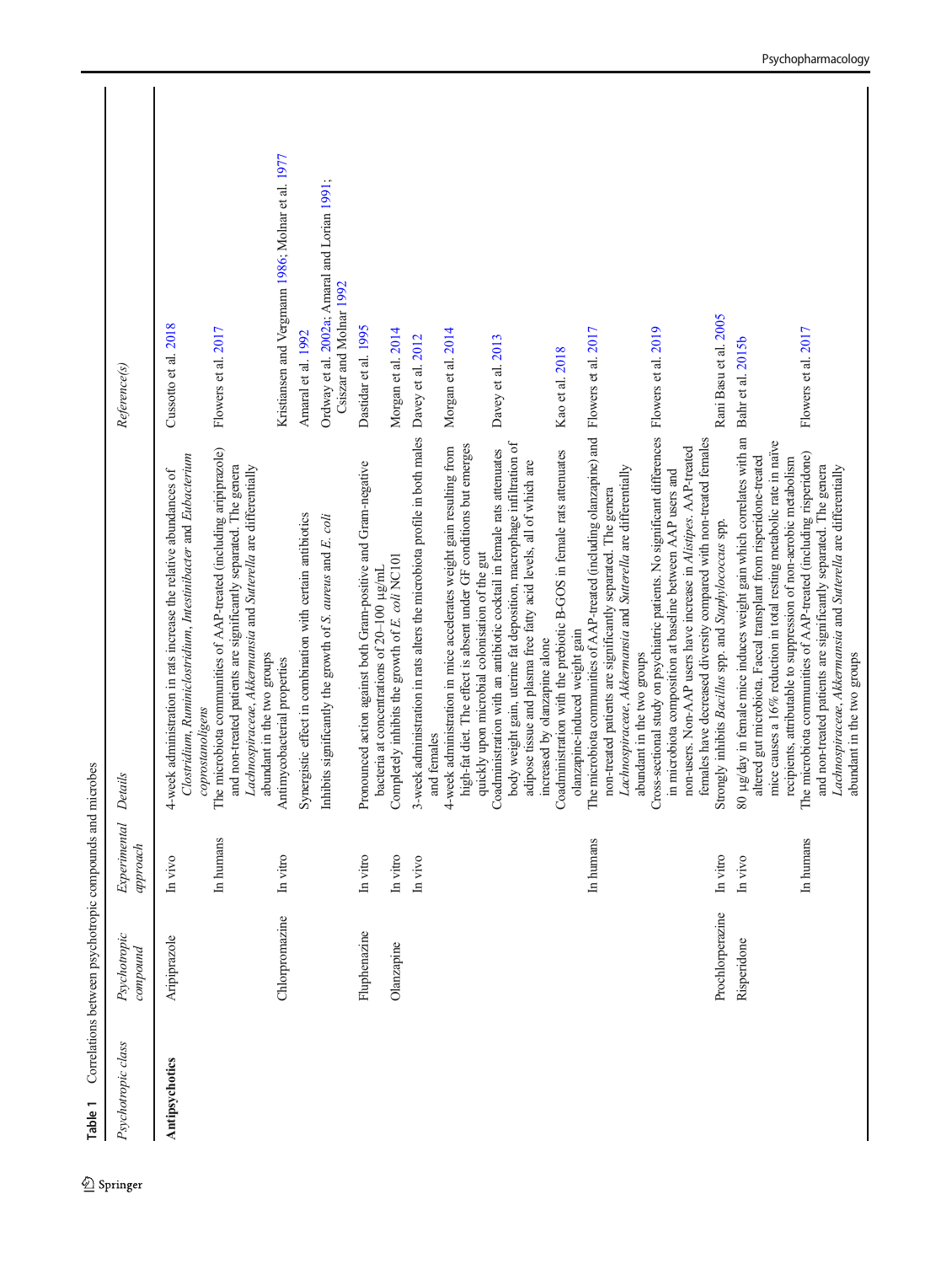| Table 1 (continued) |                          |                          |                                                                                                                                                                                                                                                                                                                     |                                                                                                                                                                                          |
|---------------------|--------------------------|--------------------------|---------------------------------------------------------------------------------------------------------------------------------------------------------------------------------------------------------------------------------------------------------------------------------------------------------------------|------------------------------------------------------------------------------------------------------------------------------------------------------------------------------------------|
| Psychotropic class  | Psychotropic<br>compound | Experimental<br>approach | Details                                                                                                                                                                                                                                                                                                             | Reference(s)                                                                                                                                                                             |
|                     |                          |                          | Chronic treatment in psychiatrically ill children increases the BMI and Bahr et al. 2015a<br>reduces the ratio of Bacteroidetes/Firmicutes. There is a gradual<br>decrease in the Bacteroidetes/Firmicutes ratio over the ensuing<br>months of treatment                                                            |                                                                                                                                                                                          |
|                     | Thioridazine             | In vitro                 | vancomycin-resistant pathogenic strains of Enterococcus species,<br>Antimicrobial activity against methicillin-susceptible S. aureus,<br>Mycobacterium tuberculosis, Pseudomonas aeruginosa and<br>Mycobacterium avium                                                                                              | Hahn and Sohnle 2014; Ordway et al. 2002b; Wainwright et al.<br>et al. 2003; Viveiros and Amaral 2001; Viveiros et al. 2005<br>1999; Amaral et al. 1996; Bettencourt et al. 2000; Ordway |
|                     | Trifluoperazine          | In vitro                 | Antimicrobial activity against 46 of 55 strains of S. aureus at doses of<br>10-50 µg/mL. Antimicrobial against Shigella spp., Vibrio cholerae<br>and V. parahaemolyticus at concentrations of 10-100 µg/mL                                                                                                          | Mazumder et al. 2001                                                                                                                                                                     |
| Antidepressants     | Amitriptyline            | In vitro<br>In vivo      | Staphylococcus spp., Bacillus spp. and Vibrio cholerae being the most affected bacteria. Amitriptyline also inhibits both Cryptococcus<br>Out of 254 bacterial strains, 185 are inhibited at different doses, with<br>At doses of 25 µg/g and 30 µg/g significantly protects mice from<br>spp. and Candida albicans | Mandal et al. 2010<br>Mandal et al. 2010                                                                                                                                                 |
|                     | Clomipramine             | In vitro                 | Salmonella typhimurium<br>Cytotoxic effects against both human protozoan parasites Leishmania<br>donovani and Leishmania major                                                                                                                                                                                      | Zilberstein and Dwyer 1984                                                                                                                                                               |
|                     | Desipramine              | In vitro                 | Effective against Plasmodium falciparum                                                                                                                                                                                                                                                                             | Basco and Le Bras 1990; Salama and Facer 1990                                                                                                                                            |
|                     | Escitalopram             | In vitro                 | Antimicrobial effect on E. coli, but no effect on L. rhamnosus                                                                                                                                                                                                                                                      | Cussotto et al. 2018                                                                                                                                                                     |
|                     | Fluoxetine               | In vitro                 | Strong dose-dependent antimicrobial activity against L. rhamnosus and Cussotto et al. 2018<br>E. coli                                                                                                                                                                                                               |                                                                                                                                                                                          |
|                     |                          | In vivo                  | 4-week administration in rats completely inhibits the growth of                                                                                                                                                                                                                                                     | Cussotto et al. 2018                                                                                                                                                                     |
|                     | Imipramine               | In vitro                 | Succinivibrio and Prevotella caecal taxa<br>Cytotoxic effects against both human protozoan parasites Leishmania<br>donovani and Leishmania major                                                                                                                                                                    | Zilberstein and Dwyer 1984                                                                                                                                                               |
|                     |                          |                          | interference with plasmid replication. It also inhibits the parasite<br>Inhibits the growth of E. coli and Yersinia enterocolitica through<br>Giardia lamblia                                                                                                                                                       | Csiszar and Molnar 1992; Molnar 1988; Weinbach et al. 1992                                                                                                                               |
|                     | Ketamine                 | In vitro                 | Antimicrobial activity against: S. aureus, S. epidermidis, E. faecalis,<br>S. pyogenes, P. aeruginosa and E. coli, with S. aureus and S. pyogenes being the most sensitive strains                                                                                                                                  | Begec et al. 2013; Gocmen et al. 2008                                                                                                                                                    |
|                     |                          |                          | Sustained antimicrobial activity in a dose-dependent manner against<br>microorganisms in propofol, which is a strong growth-promoting<br>factor                                                                                                                                                                     | Begec et al. 2013                                                                                                                                                                        |
|                     | Promethazine             | In vitro                 | Inhibits the growth of E. coli and Yersinia enterocolitica through<br>interference with plasmid replication                                                                                                                                                                                                         | Csiszar and Molnar 1992; Molnar 1988                                                                                                                                                     |
|                     | Sertraline               | In vitro                 | Potent antimicrobial against E. coli                                                                                                                                                                                                                                                                                | Bohnert et al. 2011                                                                                                                                                                      |
|                     |                          |                          | Inhibits the growth of S. aureus, E. coli and P. aeruginosa and also<br>shows synergy in combination with antibiotics                                                                                                                                                                                               | Ayaz et al. 2015                                                                                                                                                                         |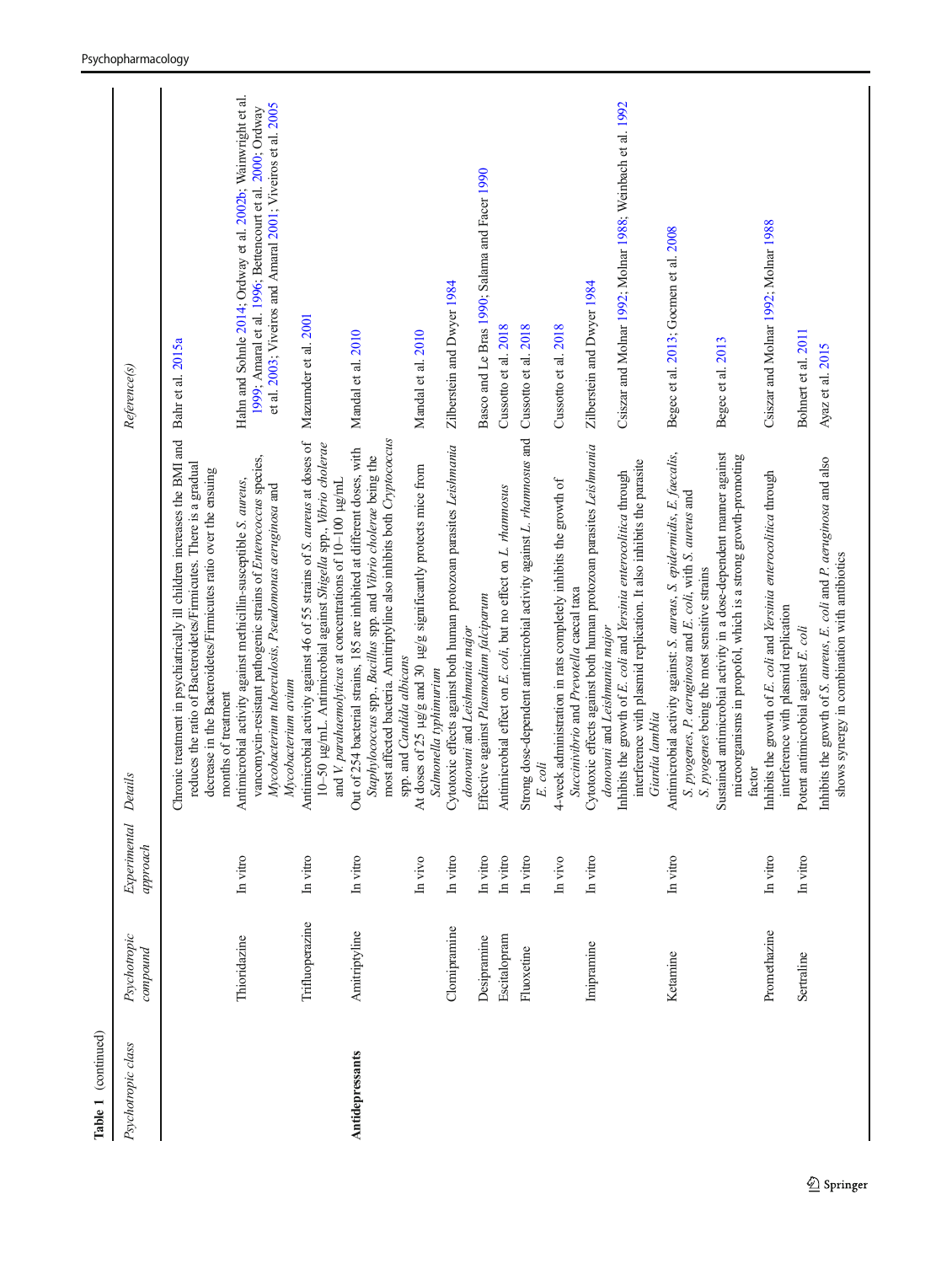| Table 1 (continued)                 |                          |                          |                                                                                                                                                                                                                                                                                                                                                                                                                                                                                                                      |                                                                                                                                          |
|-------------------------------------|--------------------------|--------------------------|----------------------------------------------------------------------------------------------------------------------------------------------------------------------------------------------------------------------------------------------------------------------------------------------------------------------------------------------------------------------------------------------------------------------------------------------------------------------------------------------------------------------|------------------------------------------------------------------------------------------------------------------------------------------|
| Psychotropic class                  | Psychotropic<br>compound | Experimental<br>approach | Details                                                                                                                                                                                                                                                                                                                                                                                                                                                                                                              | Reference(s)                                                                                                                             |
|                                     |                          |                          | Kills 97.5% of the promastigotes of Leishmania donovani at a dose of<br>30 mg/L. At the lowest concentration (3 mg/L), it induces significant<br>Potent antifungal activity against Cryptococcus neoformans,<br>Coccidioides immitis and Candida spp.                                                                                                                                                                                                                                                                | Zhai et al. 2012; Paul et al. 2016, Lass-Florl et al. 2003<br>Rossato et al. 2016; Trevino-Rangel Rde et al. 2016;<br>Palit and Ali 2008 |
| Antianxiety drugs                   | Propranolol              | In vitro                 | loss of viability in the promastigotes (61%)<br>Inhibits the growth of S. aureus and E. coli<br>Does not inhibit the growth of S. aureus                                                                                                                                                                                                                                                                                                                                                                             | Kruszewska et al. 2004; Hadera et al. 2018<br>Jerwood and Cohen 2008                                                                     |
| Anticonvulsants/mood<br>stabilisers | Lamotrigine<br>Lithium   | In vitro<br>In vivo      | S. aureus and S. faecalis. Inhibition of bacterial ribosome biogenesis<br>Good antibacterial activity against Gram-positive bacteria B. subtilis,<br>4-week administration in rats changes the caecal microbiome, with                                                                                                                                                                                                                                                                                               | Qian et al. 2009; Stokes et al. 2014<br>Cussotto et al. 2018                                                                             |
|                                     | Valproate                | In vitro<br>In vivo      | 4-week administration in rats changes the caecal microbiome, with<br>Inhibits Mycobacterium smegmatis<br>many genera being affected<br>many genera being affected                                                                                                                                                                                                                                                                                                                                                    | Esiobu and Hoosein 2003<br>Cussotto et al. 2018                                                                                          |
| <b>Opioid analgesics</b>            | Methadone                | In humans<br>In vitro    | changes in microbiome composition, with lower relative abundance<br>Chronic opioid use (methadone $N = 1$ ) in cirrhotic patients induces<br>Antimicrobial activity against S. aureus, P. aeruginosa and<br>of Bacteroidaceae<br>S. marcescens                                                                                                                                                                                                                                                                       | Sheagren et al. 1977<br>Acharya et al. 2017                                                                                              |
|                                     | Morphine                 | In vitro<br>In vivo      | Does not possess antimicrobial activity against any of the 10 microbial Rosenberg and Renkonen 1985<br>microbiome and this is causally related to behaviours associated with<br>ß<br>Intermittent or sustained opioid regimen in mice influences the gut<br>dysbiosis is associated to an increase in pathogenic bacteria and<br>Induces dysbiosis in a morphine-dependent murine model. The<br>decrease in communities associated with stress<br>strains studied with the agar dilution method<br>opioid dependence | Wang et al. 2018<br>Lee et al. 2018                                                                                                      |
|                                     |                          | In humans                | induces changes in microbiome composition, with lower relative<br>Chronic opioid use (morphine sulphate $N = 1$ ) in cirrhotic patients<br>abundance of Bacteroidaceae                                                                                                                                                                                                                                                                                                                                               | Acharya et al. 2017                                                                                                                      |
|                                     | Tramadol                 | In vitro<br>In vivo      | Subcutaneous injection in BALB/c-sensitive mice reduces the growth of Farzam et al. 2018<br>S. aureus through enhancing phagocytes and tissue inflammation. It<br>Strong bactericidal activity against E. coli and S. epidermidis. Weak<br>antimicrobial activity against S. aureus and P. aeruginosa<br>does not help eliminate P. aeruginosa                                                                                                                                                                       | Tamanai-Shacoori et al. 2007                                                                                                             |
|                                     |                          | In humans                | changes in microbiome composition, with lower relative abundance<br>Chronic opioid use (tramadol $N = 23$ ) in cirrhotic patients induces<br>of Bacteroidaceae                                                                                                                                                                                                                                                                                                                                                       | Acharya et al. 2017                                                                                                                      |
| Drugs of abuse                      | Cannabis                 | In vitro<br>In vivo      | Modifications in the gut microbiota consequential to diet-induced obe-<br>Strong antimicrobial activity against a wide range of microorganisms<br>sity are prevented in mice treated chronically with THC                                                                                                                                                                                                                                                                                                            | Appendino et al. 2008; Ali et al. 2018; Nissen et al. 2010<br>Cluny et al. 2015                                                          |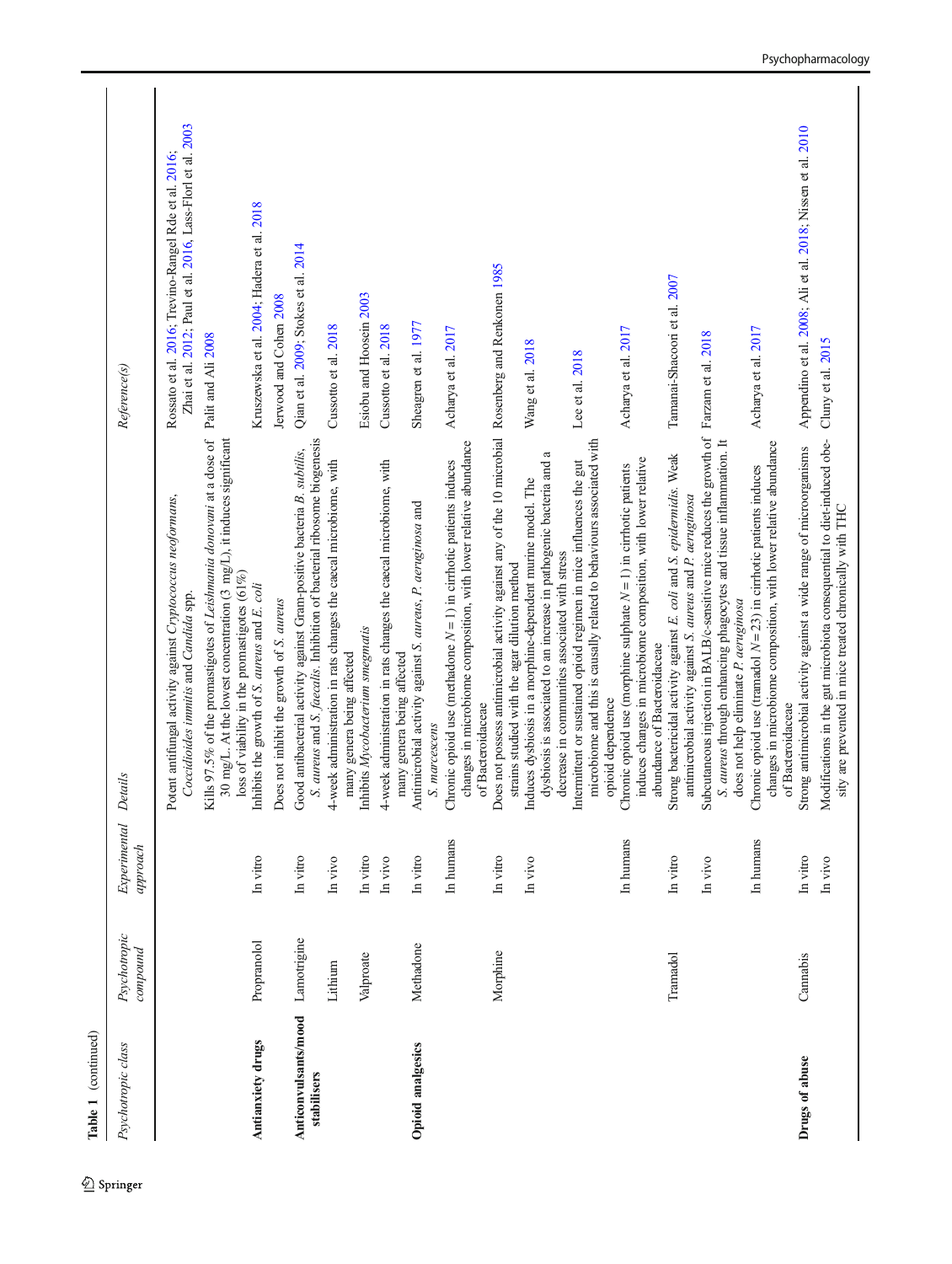| Table 1 (continued) |                          |                          |                                                                                                                                                                                                                                                                                                                                                                                                                                                                                                        |                                                                                                                  |
|---------------------|--------------------------|--------------------------|--------------------------------------------------------------------------------------------------------------------------------------------------------------------------------------------------------------------------------------------------------------------------------------------------------------------------------------------------------------------------------------------------------------------------------------------------------------------------------------------------------|------------------------------------------------------------------------------------------------------------------|
| Psychotropic class  | Psychotropic<br>compound | Experimental<br>approach | Details                                                                                                                                                                                                                                                                                                                                                                                                                                                                                                | Reference(s)                                                                                                     |
|                     |                          | In humans                | combination of THC and CBD mitigates experimental autoimmune<br>Prevotella/Bacteroides ratio that is 13-fold lower than non-users<br>The microbiome of chronic marijuana users displays a<br>encephalomyelitis by altering the gut microbiome<br>$\overline{\mathbf{A}}$                                                                                                                                                                                                                               | Al-Ghezi et al. 2017<br>Panee et al. 2018                                                                        |
|                     | Cocaine                  | In humans<br>In vivo     | Administration of antibiotics in mice induces an enhanced sensitivity to Kiraly et al. 2016<br>Cocaine users display a higher relative abundance of Bacteroidetes than Volpe et al. 2014<br>locomotor-sensitising effects of repeated cocaine administration<br>cocaine reward and an enhanced sensitivity to the                                                                                                                                                                                      |                                                                                                                  |
|                     | Heroin                   | In humans                | The composition and diversity of intestinal microbiota in a cohort of 50 Xu et al. 2017<br>patients with SUD (of which 52% on heroin) is significantly different<br>Paracoccus and Prevotella is significantly higher in SUDs compared<br>from those of healthy controls. The relative abundance of Thauera,<br>non-users                                                                                                                                                                              |                                                                                                                  |
|                     | Methamphetamine In vivo  |                          | The gut microbiota of methamphetamine-treated rats differs from that of Ning et al. 2017<br>methamphetamine-treated rats. The genus Phascolarctobacterium is<br>reduced and the family Ruminococcaceae is increased in<br>control rats. The faecal microbial diversity is higher in<br>to healthy participants                                                                                                                                                                                         |                                                                                                                  |
|                     |                          | In humans                | The composition and diversity of intestinal microbiota in a cohort of 50 Xu et al. 2017<br>abundance of Thauera, Paracoccus and Prevotella is significantly<br>significantly different from those of healthy controls. The relative<br>patients with SUD (of which 30% on methamphetamine) is<br>metamphetamine-treated rats                                                                                                                                                                           |                                                                                                                  |
| <b>Alcohol</b>      | <b>NA</b>                | In vivo                  | 4-week intermittent vaporised ethanol in mice alters the gut microbiota, Peterson et al. 2017<br>increasing the levels of Alistipes and decreasing Clostridium IV,<br>higher in SUDs compared to healthy participants<br>Dorea and Coprococcus                                                                                                                                                                                                                                                         |                                                                                                                  |
|                     |                          | In humans                | Alcohol-dependent subjects have an increased intestinal permeability<br>In a mouse model of alcoholic liver disease, Bacteroidetes and<br>Human alcoholics with dysbiosis have lower abundances of<br>which is linked to significant microbiome alterations<br>Verrucomicrobia are increased in mice fed alcohol<br>Bacteroidetes and higher ones of Proteobacteria                                                                                                                                    | de Timary et al. 2015; Keshavarzian et al. 2009;<br>Leclercq et al. 2014<br>Mutlu et al. 2012<br>Yan et al. 2011 |
| Nicotine            | ХĀ,                      | In vitro                 | Veillonellaceae and Streptococcaceae are prevalent in patients with<br>significantly reduced, whereas Proteobacteria and Fusobacteria are<br>highly enriched compared to healthy controls. Enterobacteriaceae,<br>Active against E. coli, P. aeruginosa and S. faecalis at a dose of<br>In cirrhotic patients, the proportion of phylum Bacteroidetes is<br>2 $\mu$ g/ $\mu$ L; and against Listeria monocytogenes and viridans<br>streptococci at a dose of 10 µg/mL<br>cirrhosis at the family level | Idrees Zaidi et al. 2012; Pavia et al. 2000<br>Chen et al. 2011                                                  |
|                     |                          | In vivo                  | Influences the gut microbiota composition in a sex-specific manner in Chi et al. 2017<br>mice                                                                                                                                                                                                                                                                                                                                                                                                          |                                                                                                                  |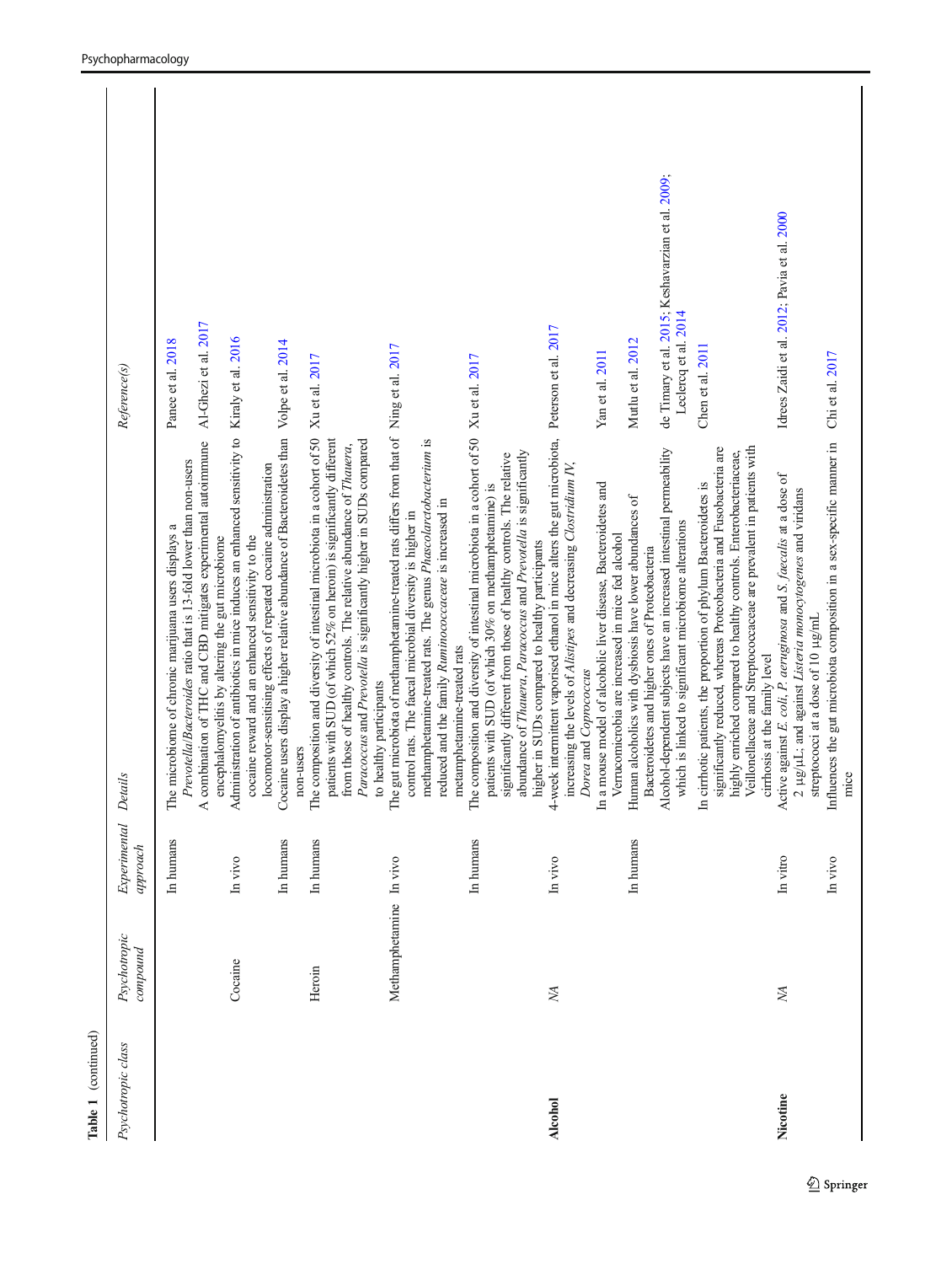| Table 1 (continued)                                                            |                          |                          |                                                                                                                                                                                                                                                                                                                                                                  |                                               |
|--------------------------------------------------------------------------------|--------------------------|--------------------------|------------------------------------------------------------------------------------------------------------------------------------------------------------------------------------------------------------------------------------------------------------------------------------------------------------------------------------------------------------------|-----------------------------------------------|
| Psychotropic class                                                             | Psychotropic<br>compound | Experimental<br>approach | Reference(s)<br>Details                                                                                                                                                                                                                                                                                                                                          |                                               |
|                                                                                |                          | In humans                | Induces profound changes in the gut microbiome, with an increase of<br>Firmicutes and Actinobacteria and a decrease of Bacteroidetes and<br>Proteobacteria at the phylum level. Smoking cessation induces an<br>increase in microbial diversity                                                                                                                  | Biedermann et al. 2013                        |
|                                                                                |                          |                          | Tobacco smokers display a higher relative abundance of Prevotella,<br>lowered Bacteroides and lower Shannon diversity compared to<br>controls                                                                                                                                                                                                                    | Stewart et al. 2018                           |
| <b>Xanthines</b>                                                               | Caffeine                 | In vitro                 | Inhibits the growth of E. coli and E. faecalis                                                                                                                                                                                                                                                                                                                   | Tatsuya and Kazunori 2013; Daglia et al. 2007 |
|                                                                                |                          | In vivo                  | Consumption of 500 µL/day of coffee for three consecutive days in<br>specific-pathogen-free mice decreases the levels of $E$ , coli and Clostridium spp.                                                                                                                                                                                                         | Tatsuya and Kazunori 2013                     |
|                                                                                |                          |                          | Gao et al. 2018<br>Caffeine-rich Pu-erh tea remodels the intestinal dysbiosis in mice with<br>Faecalibacterium prausnitzii are the key gut bacterial links between<br>metabolic syndrome. Akkermansia muciniphila and<br>the Pu-erh tea treatment and metabolic syndrome                                                                                         |                                               |
|                                                                                |                          |                          | Enterobacteriaceae. SCFAs are largely increased in the coffee-fed rats<br>Chronic coffee consumption in diet-induced obese rats decreases the<br>abundance of Clostridium Cluster $XI$ and increases                                                                                                                                                             | Cowan et al. 2014                             |
|                                                                                |                          |                          | 8 weeks of coffee consumption in rats does not alter the gut microbiota<br>composition                                                                                                                                                                                                                                                                           | Cowan et al. 2013                             |
|                                                                                |                          |                          | Oral administration of 0.7 mg/kg/day caffeine for 21 days in mice<br>decreases Lactobacillus                                                                                                                                                                                                                                                                     | Kleber Silveira et al. 2018                   |
|                                                                                |                          | In humans                | Consumption of 3 cups of coffee daily for 3 weeks in healthy volunteers<br>increases the population of Bifidobacterium spp. In some subjects,<br>there is a specific increase in the metabolic activity of<br>Bifidobacterium spp.                                                                                                                               | Jaquet et al. 2009                            |
|                                                                                | Theobromine              | In vivo                  | changes in gut microbiota. Rats that received a 10% cocoa-containing<br>spp., Streptococcus spp. and Clostridium histolyticum-C. perfingens<br>2-week administration of cocoa's theobromine in rats induces marked<br>theobromine-containing diet have lower counts of Bifdobacterium<br>diet have lower counts of E. coli. Rats that received a 0.25%<br>dno.fa | Martín-Peláez et al. 2017                     |
|                                                                                | Theophylline             | In vivo                  | Consumption of fermented green tea, containing theophylline, is able to Seo et al. 2015<br>restore the changes in gut microbiota composition associated to<br>diet-induced obesity in mice                                                                                                                                                                       |                                               |
| Compounds are listed in alphabetic order<br>THC $\Delta$ 9 tetrahydrocamabinol |                          |                          | AAP atypical antipsychotic, B-GOS bimuno galactooligosaccharide, BMI body mass index, CBD cannabidiol, GF germ-free, NA not addressed, SCFAs short-chain fatty acids, SUD substance use disorders,                                                                                                                                                               |                                               |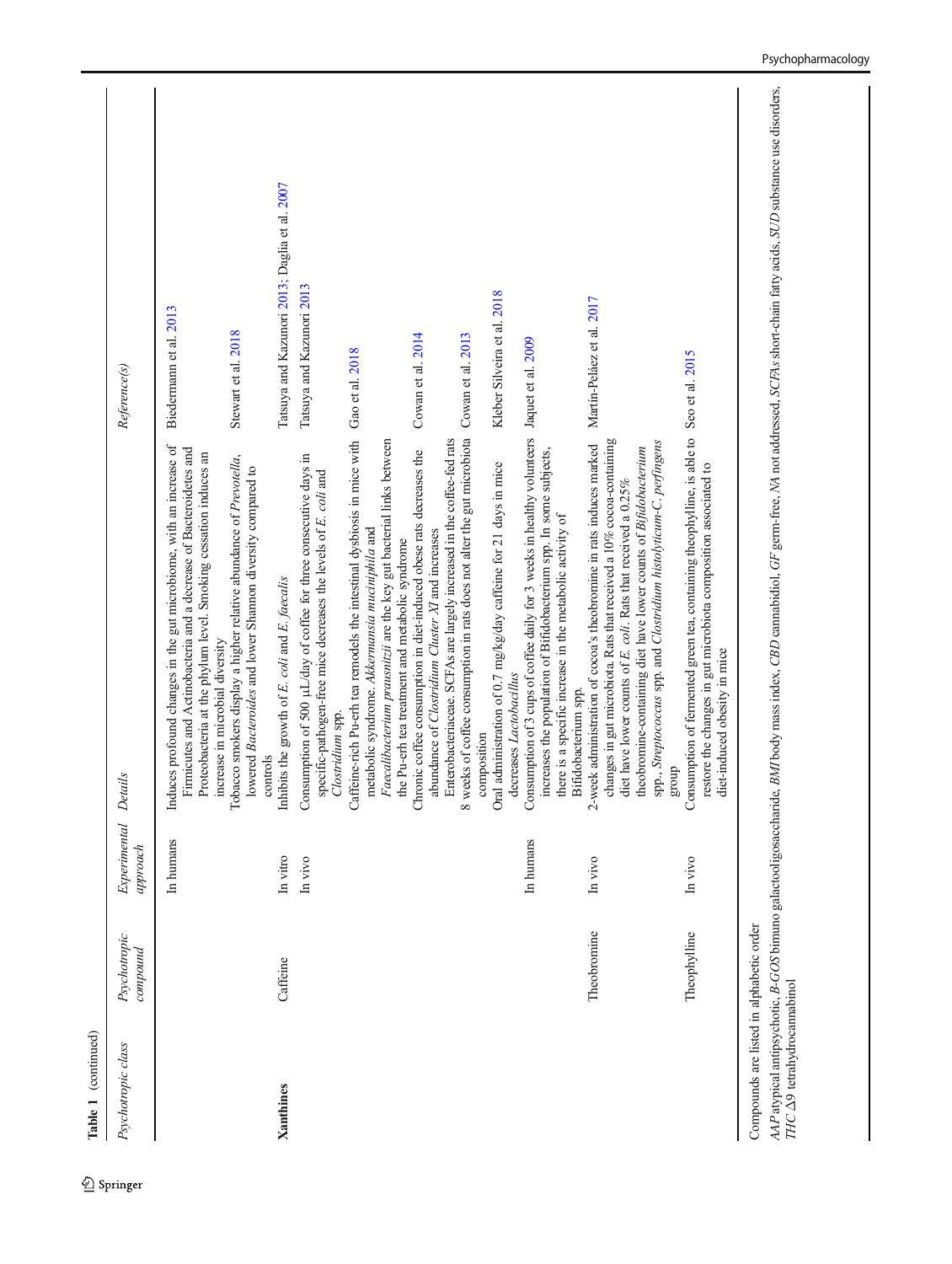positive and eight Gram-negative genera), 46 of 55 strains of S. aureus were inhibited by doses of 10–50 μg/mL. This drug also inhibited strains of Shigella spp., Vibrio cholerae and V. parahaemolyticus at concentrations of 10–100 μg/mL (Mazumder et al. [2001\)](#page-20-0). Bacillus spp. and Staphylococcus spp. were strongly inhibited by the antipsychotic prochlorperazine; while E. coli, Salmonella, Klebsiella and Pseudomonas were only moderately sensitive or resistant to the drug (Rani Basu et al. [2005\)](#page-21-0). Chlorpromazine, another typical antipsychotic, had in vitro antimycobacterial properties (Kristiansen and Vergmann [1986](#page-19-0); Molnar et al. [1977\)](#page-20-0) and also exerted an inhibitory synergistic effect in combination with certain antibiotics (Amaral et al. [1992](#page-17-0)). Moreover, this medication has been shown to inhibit significantly the growth of S. aureus (Ordway et al. [2002a](#page-20-0)) and E. coli (Amaral and Lorian [1991](#page-17-0); Csiszar and Molnar [1992\)](#page-18-0). Keeping in mind that these data come from in vitro bacterial cultures, it is important to remark that a direct extrapolation and translation into the gut microbiome scenario is not always possible.

### Atypical antipsychotics and gut microbiota

Atypical antipsychotics act on numerous receptors and modulate several interacting transmitter systems. All atypicals (except amisulpride) exhibit greater antagonism of  $5-HT<sub>2</sub>$  receptors than of  $D_2$  receptors, compared with the typical agents. Atypical drugs that do antagonise dopamine  $D<sub>2</sub>$  receptors appear to have affinity for those in the mesolimbic system rather than the nigrostriatal system, producing side effects of lesser degree. Clozapine and risperidone exert substantial antagonism of  $\alpha_2$ -adrenoceptors, while aripiprazole is a unique drug because it is a partial dopamine  $D<sub>2</sub>$ -receptor agonist that acts conversely as an antagonist in regions where dopamine is overactive, such as the limbic system (Bennett and Brown [2008\)](#page-18-0).

#### Evidence from in vitro studies

The effect of olanzapine on growth of two commensal bacterial strains, E. coli NC101 and Enterococcus faecalis OGIRF was assessed in vitro across a range of supraphysiologic concentrations (280 to 560 μg/mL). Olanzapine completely inhibited the growth of E. coli at concentrations above 537 μg/mL, while it did not affect the growth of  $E$ . faecalis (Morgan et al. [2014\)](#page-20-0).

### Evidence from in vivo studies (rodents)

Most of the studies performed in vivo have been focusing on two atypical antipsychotics, olanzapine and risperidone. Administration of olanzapine for 3 weeks in rats was able to induce specific alterations of the microbiota profile in both males and females (Davey et al. [2012](#page-18-0)). Moreover, administration of olanzapine in mice exacerbated the weight gain induced by high-fat diet (Morgan et al. [2014](#page-20-0)). Interestingly, this effect was absent under germ-free conditions but emerged quickly upon microbial colonisation of the gut, suggesting that gut microorganisms might be necessary for the common adverse effect of olanzapine, weight gain (Morgan et al. [2014](#page-20-0)). As a proof of concept, the impact of antibiotics on olanzapine-induced weight gain was also demonstrated. Coadministration of an antibiotic cocktail in female rats treated with 2 mg/kg of olanzapine for 21 days, attenuated body weight gain, uterine fat deposition, macrophage infiltration of adipose tissue and plasma free fatty acid levels, all of which were increased by olanzapine alone (Davey et al. [2013](#page-18-0)). More recently, one last experiment has looked at microbiota changes and olanzapine administration. In this case, the prebiotic B-GOS (bimuno galactooligosaccharide) was administered to adult female Sprague-Dawley rats in coadministration with olanzapine (2-week, daily intraperitoneal injection at a dose of 10 mg/kg) and the intake of B-GOS significantly attenuated olanzapine-induced weight gain (Kao et al. [2018\)](#page-19-0). Although B-GOS alone increased Bifidobacteria spp., and reduced species within the Firmicutes (Coprococcus, Oscillibacter, C. coccoides, Roseburia intestinalis cluster, Clostridium XVIII cluster) and Proteobacteria (Escherichia/Shigella spp.) phyla, no effects of olanzapine were observed. This is a discrepancy with other studies, maybe due to the duration and dose of olanzapine administration and/or the method of bacterial analysis. Importantly, additional studies are required to test whether the bacteria affected by B-GOS would proliferate beyond control levels with a longer duration of olanzapine administration at a clinically relevant dose. It is important to note that sex differences might play a key role in response to atypical antipsychotics and thus many studies to date have been performed in females; however, more investigations are warranted in male counterparts. The impact of risperidone on the gut microbiota has also been investigated in vivo. Female mice treated with risperidone at a dose of 80 μg/day over 2 months exhibited significant excess weight gain, due to reduced energy expenditure, which correlated with an altered gut microbiota (Bahr et al. [2015b](#page-18-0)). Interestingly, faecal transplant from risperidone-treated mice into naïve recipients caused a 16% reduction in total resting metabolic rate, attributable to suppression of nonaerobic metabolism (Bahr et al. [2015b\)](#page-18-0). Aripiprazole, an atypical antipsychotic with a mode of action that is distinct from most currently available antipsychotic drugs, was able to induce marked changes in microbiota composition in rats following a 4-week treatment at 20 mg/kg/day. The relative abundance of various taxa including Clostridium, Ruminiclostridium, Intestinibacter and Eubacterium coprostanoligens was increased by aripiprazole administration (Cussotto et al. [2018](#page-18-0)).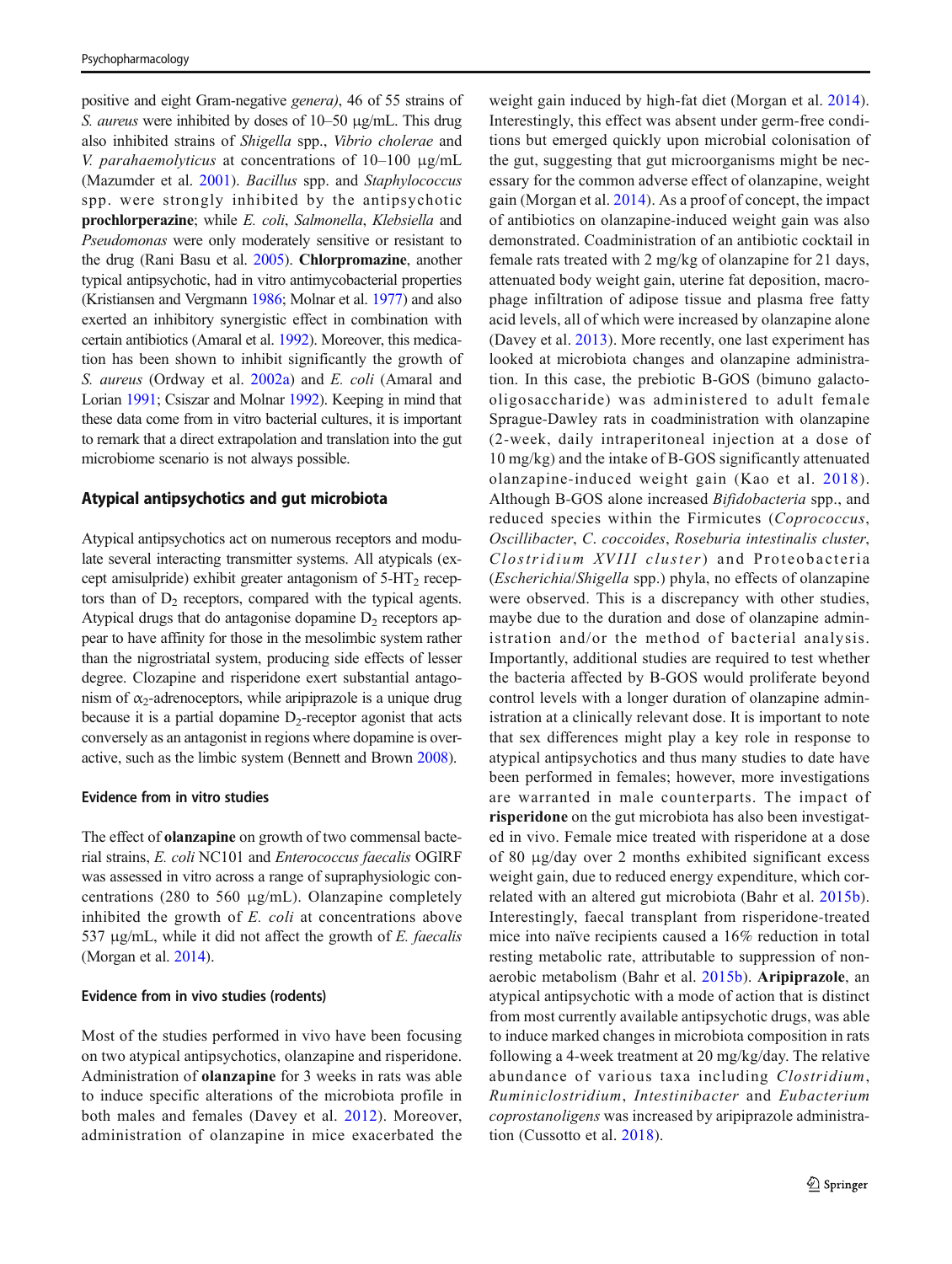#### Evidence from studies in humans

A recent study has looked at the association between intake of atypical antipsychotics (AAP) and gut microbiota. In a crosssectional design study, faecal samples of more than 100 bipolar patients were collected and analysed through 16S ribosomal sequencing. Participants were divided in two groups: one group AAP-treated and one group drug-free at the time of faecal sample collection. Atypical antipsychotics included in the AAP cohort were clozapine, olanzapine, risperidone, quetiapine, asenipine, ziprasodone, lurasidone, aripiprazole, paliperidone and iloperidone. The microbiota communities of AAP-treated and non-treated patients were significantly separated, with AAP-treated females showing decreased species diversity compared to non-AAP-treated females, while males did not show significant diversity. Three specific genera, Lachnospiraceae, Akkermansia and Sutterella were differentially abundant in the two groups (Flowers et al. [2017\)](#page-19-0). While this study provides critical insight into the AAPmediated changes in gut microbiota, the report included no information regarding diet, which is an important environmental factor that drives the composition of gut microbiota. Moreover, the authors observed medication-specific microbiota differences, but it is not known how these translate into functional differences. In a cross-sectional cohort study on psychiatric patients, the effect of AAPs on the gut microbiota was examined. Although no significant differences in microbiota composition were detected at baseline between AAP users and non-users, non-AAP users showed an increase in the bacterial genus Alistipes. AAP-treated females also had decreased diversity compared with non-treated females (Flowers et al. [2019\)](#page-19-0). One more study in humans has investigated the impact of risperidone on gut microbiota composition. In psychiatrically ill children, chronic treatment with risperidone was associated with an increase in body mass index (BMI) and a significantly lower ratio of Bacteroidetes/ Firmicutes as compared with antipsychotic-naïve psychiatric controls. Moreover, a longitudinal observation revealed a gradual decrease in the Bacteroidetes/Firmicutes ratio over the ensuing months of treatment with risperidone (Bahr et al. [2015a\)](#page-18-0). Although the small sample size and the fact that polypharmacy was not taken into account, this study offers preliminary evidence that the human gut microbiome is altered in patients treated chronically with risperidone.

# Antidepressants and gut microbiota: a general overview

Antidepressants are medications used to treat symptoms of depression, social anxiety disorder, seasonal affective disorder and mild chronic depression, as well as other conditions (Delgado [2004](#page-18-0)). Antidepressants can be broadly divided into

four main classes: tricyclics (TCAs), selective serotonin reuptake inhibitors (SSRIs), monoamine oxidase inhibitors (MAOIs) and novel compounds, some of which are related to TCAs or SSRIs (see SNRIs, serotonin-noradrenaline reuptake inhibitors) (Bennett and Brown [2008](#page-18-0)). The mechanism of action is based on the "monoamine hypothesis", which proposes that the main cause of depression is a deficiency of the neurotransmitters noradrenaline (NA) and serotonin (5-HT, 5 hydroxytryptamine) in the brain. However, different classes present different mechanisms of action: SSRIs prevent 5-HT reuptake, TCAs inhibit NA reuptake but effects on 5-HT reuptake vary widely and MAOIs increase the availability of NA and 5-HT by preventing their degradation in the presynaptic terminal (Fiedorowicz and Swartz [2004\)](#page-19-0).

In a cohort of elderly subjects, intake of antidepressants was strongly associated with changes in gut microbiota composition (Ticinesi et al. [2017\)](#page-21-0). A different population-level analysis of gut microbiome composition found that antidepressants were significantly correlated to microbiome composition (Falony et al. [2016](#page-18-0)). The field of antidepressants and gut microbiota is in constant expansion, but there is currently not sufficient knowledge on the effect that these drugs exert on the ecology of the gut microbiota. On the other side, a consistent amount of research has examined the antimicrobial activity that these compounds have against various bacterial strains in vitro. In the following sections, evidence related to all subclasses of antidepressant compounds will be taken into consideration.

#### Tricyclic antidepressants and gut microbiota

### Evidence from in vitro studies

TCAs in general inhibit NA reuptake and some compounds can also block 5-HT reuptake to a certain extent (Horn [1980\)](#page-19-0). All studies to date looking at TCAs and microbiota have been performed in vitro.

Clomipramine and imipramine have been shown to possess cytotoxic effects against both human protozoan parasites Leishmania donovani and Leishmania major (Zilberstein and Dwyer [1984\)](#page-22-0). Mandal and colleagues have analysed the antimicrobial activity of Amitriptyline hydrochloride against 253 bacterial strains (72 Gram-positive and 181 Gram-negative) and 5 fungal strains in vitro. Moreover, they carried out a mortality experiment with or without amitriptyline in mice challenged with a virulent strain of Salmonella typhimurium (Mandal et al. [2010\)](#page-20-0). Out of 254 bacterial strains, 185 were inhibited at different doses of amitriptyline, with Staphylococcus spp., Bacillus spp. and Vibrio cholerae being the most affected bacteria (Mandal et al. [2010](#page-20-0)). Regarding fungal strains, amitriptyline inhibited both Cryptococcus spp. and Candida albicans. Finally, in the in vivo experiment, amitriptyline at 25  $\mu$ g/g and 30  $\mu$ g/g body weight significantly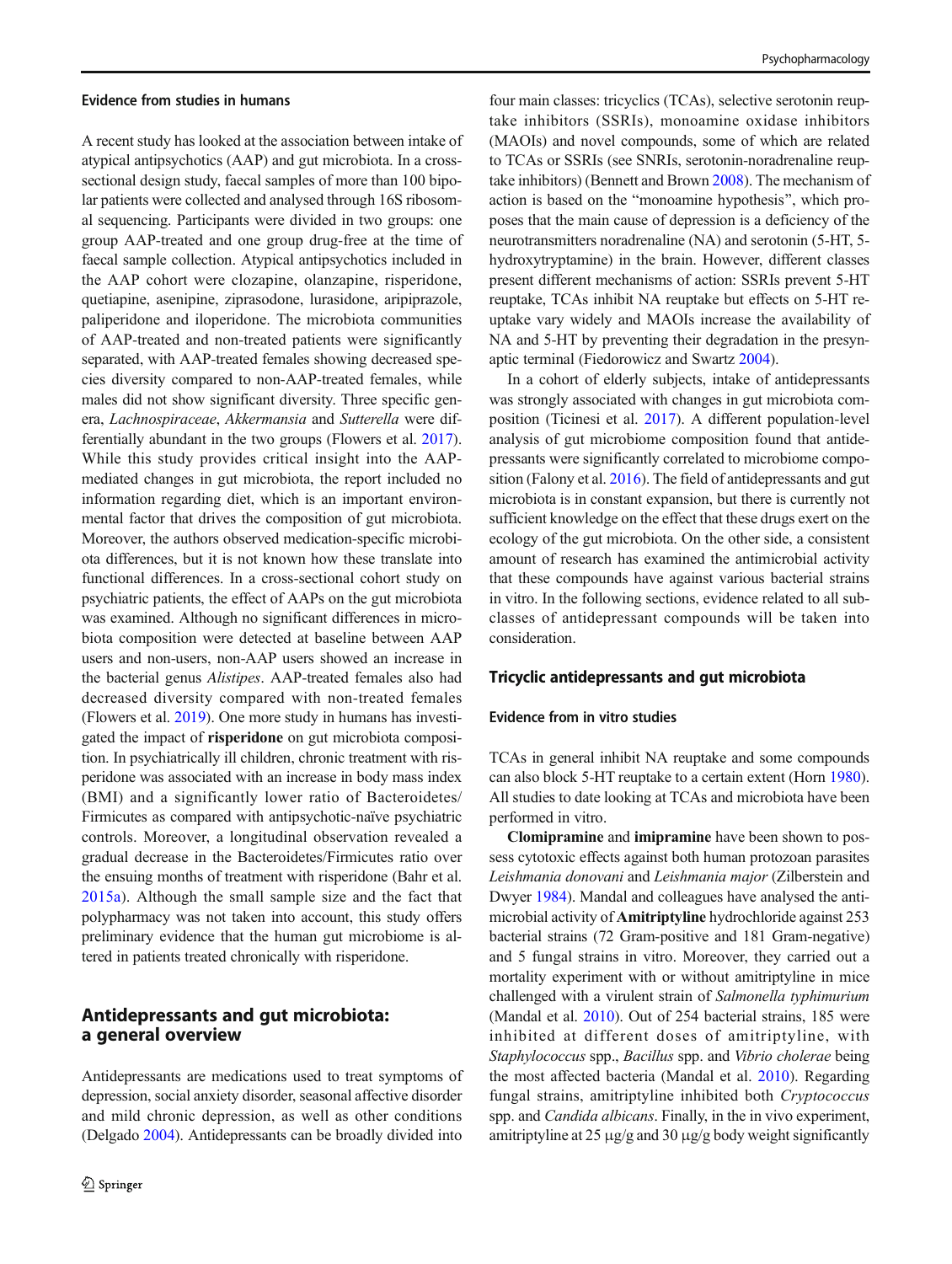<span id="page-13-0"></span>protected the mice from Salmonella typhimurium (Mandal et al. [2010\)](#page-20-0). Promethazine and imipramine have been demonstrated to inhibit the growth of E. coli and Yersinia enterocolitica through interference with plasmid replication (Csiszar and Molnar [1992](#page-18-0); Molnar [1988](#page-20-0)), and imipramine was also able to inhibit the parasite Giardia lamblia (Weinbach et al. [1992](#page-22-0)). Desipramine has been shown to be effective against Plasmodium falciparum (Basco and Le Bras [1990;](#page-18-0) Salama and Facer [1990](#page-21-0)).

### Selective serotonin reuptake inhibitors and gut microbiota

### Evidence from in vitro studies

SSRIs act, as their name indicates, predominantly by preventing 5-HT reuptake, with little or no effect on NA reuptake (Stahl [1998\)](#page-21-0).

SSRIs have excellent activity against Brucellae (Muñoz-Criado et al. [1996\)](#page-20-0) and they have been shown to be synergistic in combination with antibiotics against some microorganisms such as Corynebacterium urealyticum (Garcia-Rodriguez et al. [1991;](#page-19-0) Munoz-Bellido et al. [1996\)](#page-20-0). Interestingly, SSRIs also affect the normal physiology of some bacteria, for example they inhibit slime production in coagulase-negative staphylococci (Munoz Criado et al. [1997](#page-20-0)) and inhibit swarming in swarming species in Proteus (Muñoz-Criado et al. [1998](#page-20-0)). Upon analysis of the antimicrobial activity of four SSRIs against E. coli, sertraline was the most potent antimicrobial compound (Bohnert et al. [2011\)](#page-18-0). Since the discovery of sertraline as a strong antimicrobial, the research has been focused mainly on this compound. Sertraline inhibits the growth of S. aureus, E. coli and P. aeruginosa, and it also has synergy in combination with antibiotics (Ayaz et al. [2015\)](#page-18-0). Moreover, sertraline has potent antifungal activity against *Cryptococcus* neoformans (Rossato et al. [2016](#page-21-0); Trevino-Rangel Rde et al. [2016;](#page-21-0) Zhai et al. [2012](#page-22-0)), Coccidioides immitis(Paul et al. [2016\)](#page-20-0) and Candida spp. (Lass-Florl et al. [2003\)](#page-19-0). In a different study, it was shown that sertraline was able to kill 97.5% of the promastigotes of Leishmania donovani at a dose of 30 mg/L while, at the lowest concentration (3 mg/L), it induced significant loss of viability in the promastigotes (61%) (Palit and Ali [2008\)](#page-20-0). Fluoxetine had a strong dose-dependent antimicrobial activity in vitro against L. rhamnosus and E. coli, while escitalopram only exerted a minor antimicrobial effect on E. coli, without affecting the growth of L. rhamnosus (Cussotto et al. [2018\)](#page-18-0).

#### Evidence from in vivo studies (rodents)

Evidence from our laboratory has recently shown that 4 weeks of fluoxetine administration in drinking water in rats at a translationally relevant dose of 10 mg/kg/day completely inhibited the growth of Succinivibrio and Prevotella caecal taxa (Cussotto et al. [2018](#page-18-0)). Whether the microbiome changes influence the efficacy and/or toxicity of fluoxetine still needs to be teased apart.

### Other antidepressants and gut microbiota

#### Evidence from in vitro studies

Interestingly, the era of antidepressants started with isoniazid, a compound that also has antimicrobial activity against Mycobacterium tuberculosis and is currently used to treat tuberculosis (Jena et al. [2014;](#page-19-0) Lei et al. [2000](#page-20-0)). Ketamine is a non-competitive NMDA (N-methyl-D-aspartate) antagonist that acts at the PCP (phencyclidine) binding site in the NMDA receptor and possess a fast onset of action as antidepressant (Bennett and Brown [2008\)](#page-18-0). Ketamine showed antimicrobial activity in vitro against six different strains of bacteria: S. aureus, S. epidermidis, E. faecalis, S. pyogenes, P. aeruginosa and E. coli, with S. aureus and S. pyogenes being the most sensitive strains (Begec et al. [2013](#page-18-0); Gocmen et al. [2008\)](#page-19-0). There is currently little known regarding the effects of ketamine on gut microbiota and other classes of antidepressants, such as MAOIs (monoamine oxidase inhibitors) and SNRIs (serotonin-norepinephrine reuptake inhibitors), have not been investigated. Given the wide range of antimicrobial effects that most antidepressants show against different strains, it is perhaps not surprising to speculate that SNRIs or MAOIs might exert a microbial effect. This represents a future direction for research.

### Antianxiety drugs and gut microbiota

### Evidence from in vitro studies

The literature to date lacks comprehensive studies investigating the effects of antianxiety agents on the gut microbiome; however, some studies in vitro have been carried out to assess whether these compounds possess antimicrobial activity. Propranolol is a beta-receptor blocker that is commonly used to overcome the somatic symptoms of anxiety such as tachycardia and palpitations (Whitlock and Price [1974\)](#page-22-0). In vitro, this compound was able to inhibit the growth of S. aureus (Kruszewska et al. [2004\)](#page-19-0) and E. coli (Hadera et al. [2018\)](#page-19-0). However, the data are divergent, as a different study showed that propranolol did not inhibit the growth of S. aureus (Jerwood and Cohen [2008](#page-19-0)). More research in vivo and in humans is warranted to investigate the microbial effects of antianxiety drugs.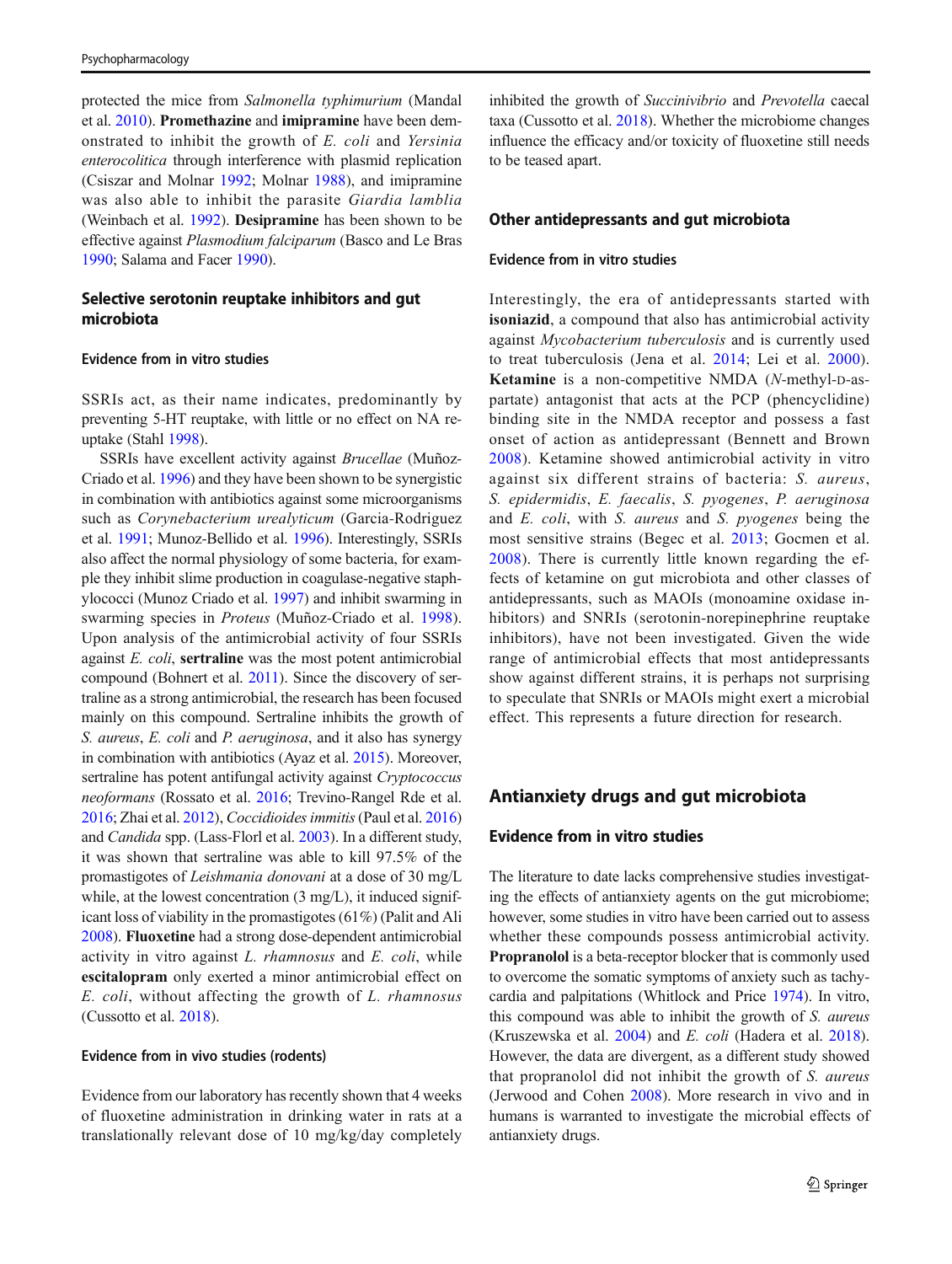Mood stabilisers are used to treat mood disorders, characterised by intense and sustained mood shifts, typically bipolar disorder, borderline personality disorder and schizoaffective disorder. Many agents described as mood stabilisers are also categorised as anticonvulsants (Rapoport et al. [2009\)](#page-21-0). No population-based studies have been carried out to date looking at the influence of anticonvulsants on the microbiome, but some preclinical data exist and are examined in the following sections.

# Evidence from in vitro studies

We have recently screened the antimicrobial activity of lithium and valproate against  $E$ . coli and  $L$ . rhamnosus in vitro and these two medications did not inhibit the growth of the two bacteria (Cussotto et al. [2018\)](#page-18-0). Interestingly, however, valproate has previously been shown to inhibit *Mycobacterium smegmatis* but not to af-fect E. coli (Esiobu and Hoosein [2003\)](#page-18-0). Lamotrigine showed good antibacterial activity against Gram-positive bacteria B. subtilis, S. aureus and S. faecalis (Qian et al. [2009](#page-21-0)) and inhibition of bacterial ribosome biogenesis (Stokes et al. [2014\)](#page-21-0). Finally, some evidence also showed that gabapentin and topiramate possess differential antimicrobial activity in vitro (Kruszewska et al. [2004](#page-19-0)).

# Evidence from in vivo studies (rodents)

A 4-week administration of lithium and valproate in the chow of Sprague-Dawley rats was able to change markedly the caecal microbiome (Cussotto et al. [2018\)](#page-18-0). Bacterial richness was increased in both treatments compared to vehicletreated animals; moreover, at the genus level, lithium increased the relative abundance of Ruminococcaceae and decreased Bacteroides, while valproate decreased the relative abundance of S24-7 uncultbact and increased Ruminococcaceae (Cussotto et al. [2018\)](#page-18-0). Valproate, but not lithium, also affected the levels of SCFAs (short-chain fatty acids) in the caecum. How these microbial changes relate to drug efficacy is not clear. Moreover, it is also not clarified whether these drugs affect directly the gut microbiota (i.e. they reach the caecum) or indirectly (i.e. through gut-brain signalling).

# Opioid analgesics and gut microbiota

Opioid analgesics act to reduce the intensity and unpleasantness of pain. They produce their effects by activating specific G protein-coupled receptors in the brain, spinal cord and

peripheral nervous system (Trang et al. [2015\)](#page-21-0). Acting as agonists at opioid receptors, these compounds reduce neuronal excitability and inhibit the release of pain neurotransmitters (Conlon and Bird [2015\)](#page-18-0).

# Evidence from in vitro studies

Morphine did not possess antimicrobial activity against any of the 10 microbial strains studied with the agar dilution method (Rosenberg and Renkonen [1985](#page-21-0)). Another opioid analgesic, tramadol, had strong bactericidal activity in vitro against E. coli and S. epidermidis and weak antimicrobial activity against S. aureus and P. aeruginosa (Tamanai-Shacoori et al. [2007](#page-21-0)). Methadone exerted antimicrobial activity in vitro against S. aureus, P. aeruginosa and S. marcescens (Sheagren et al. [1977](#page-21-0)).

# Evidence from in vivo studies (rodents)

In a morphine-dependent murine model, significant shifts in the gut microbiome and metabolome within 1 day following morphine treatment were detected. Morphine was administered through the pellet implantation method, so that plasma levels of morphine were maintained in the 0.6–2.0 μg/mL range (range observed in opioid abusers and patients on opioids for moderate to severe pain). Morphine-induced alterations in gut microbial composition were associated to a significant increase in pathogenic bacteria and a decrease in communities associated with stress tolerance (Wang et al. [2018\)](#page-22-0). In a different study in mice, both intermittent and sustained morphine administration influenced the gut microbiome in a way that was causally related to behaviours associated with opioid dependence (Lee et al. [2018\)](#page-20-0). Interestingly, subcutaneous injections of tramadol reduce the growth of S. aureus through enhancing phagocytes and tissue inflammation; however, it does not eliminate P. aeruginosa (Farzam et al. [2018\)](#page-19-0).

# Evidence from studies in humans

One study has examined the effect that opioids might have on the gut microbiota in humans. In a cohort of cirrhotic patients, chronic opioid use (hydromorphone  $N = 7$ , fentanyl  $N = 1$ , methadone  $N = 1$ , morphine sulphate  $N = 1$ , oxycodone  $N =$ 23, Percocet  $N = 3$ , tramadol  $N = 23$  and combinations of the drugs  $N = 3$ ) was associated to significant changes in microbiome composition, with lower relative abundance of Bacteroidaceae and Ruminococcaceae (Acharya et al. [2017\)](#page-17-0). This analysis was carried out at drug class level, and it was not possible to discriminate between the effects induced by each single compound.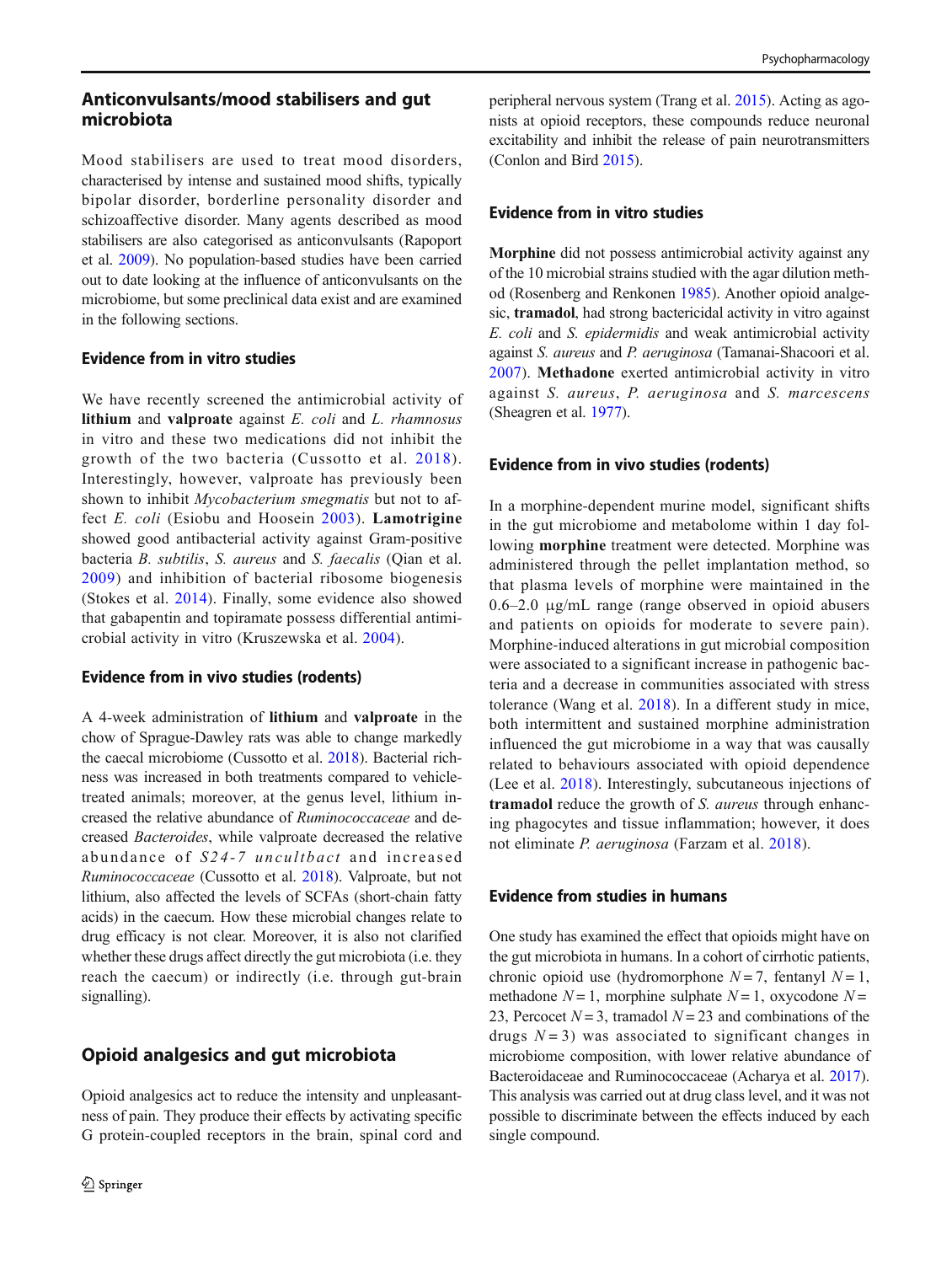# Drugs of abuse, alcohol, nicotine and gut microbiota

Considering that accumulating evidence supports the role of the gut microbiota in central nervous system (CNS) function, the interaction between the gut microbiome and drugs of abuse, as well as alcohol and nicotine, represents an expanding field.

### Evidence from in vitro studies

Ketamine was antimicrobial in vitro in a dose-dependent manner against some microorganisms in propofol, which is a strong growth-promoting factor (Begec et al. [2013](#page-18-0)). The ketamine MIC (minimal inhibitory concentration) was 19.5 μg/mL for *S. aureus* and 312.5 μg/mL for *E. coli* and P. aeruginosa. As ketamine has antidepressant potential, some of its microbial effects have already been described in the section "[Other antidepressants and gut microbiota](#page-13-0)".

Cannabis is obtained from the annual plant Cannabis sativa and its varieties Cannabis indica and Cannabis americana. Psychological reactions to cannabis vary widely, depending on the predisposition of the individual and can include euphoria, memory impairments and time-spatial sense impairments. In vitro assays have shown that cannabis exerts a strong antimicrobial activity against a wide range of microorganisms (Appendino et al. [2008;](#page-17-0) M M Ali et al. [2018](#page-17-0); Nissen et al. [2010](#page-20-0)).

Nicotine, one of the main components of tobacco, possesses all the characteristics of a drug of dependence. It modulates dopamine activity in the midbrain, particularly in the mesolimbic system, which promotes the development and maintenance of reward behaviour (Rice and Cragg [2004](#page-21-0)). Two studies in vitro have evaluated the antimicrobial activity of nicotine. The psychotropic compound was active against *E. coli*, P. aeruginosa and S. faecalis at a dose of  $2 \mu g/\mu L$  (Idrees Zaidi et al. [2012](#page-19-0)) and against Listeria monocytogenes and Viridans streptococci at a dose of 10 μg/mL (Pavia et al. [2000\)](#page-21-0).

#### Evidence from in vivo studies (rodents)

The gut microbiota of rats that undergoing methamphetamine-induced conditioned place preference is different from that of control animals. Moreover, the faecal microbial diversity is slightly higher in methamphetaminetreated rats. The propionate-producing genus Phascolarctobacterium is attenuated in methamphetaminetreated rats and the family Ruminococcaceae is increased in the same group (Ning et al. [2017](#page-20-0)). In addition, the short-chain fatty acid propionate was decreased in the faecal matter of rats that received methamphetamine (Ning et al. [2017](#page-20-0)). The microbiome might play a role also in cocaine addiction: administration of antibiotics in mice induced an enhanced

sensitivity to cocaine reward and an enhanced sensitivity to the locomotor-sensitising effects of repeated cocaine administration (Kiraly et al. [2016\)](#page-19-0). Regarding cannabis, recent evidence has shown that modifications in the gut microbiota consequential to diet-induced obesity are prevented in mice treated chronically with  $\Delta^9$  tetrahydrocannabinol (THC), the major psychoactive constituent of cannabis (Cluny et al. [2015\)](#page-18-0).

Alcohol generally exerts on cells in the CNS a depressant effect that is probably mediated by particular membrane ion channels and receptors (Whitlock and Price [1974\)](#page-22-0). Alcohol enhances inhibitory  $GABA_A$ -stimulated flux of chloride through receptor-gated membrane ion channels, a receptor subtype effect that might be involved in the motor impairment caused by alcohol (Abrahao et al. [2017](#page-17-0)). Exposure to 4 weeks of chronic intermittent vaporised ethanol in mice markedly altered the gut microbiota, increasing the levels of Alistipes and decreasing Clostridium IV, Dorea and Coprococcus (Peterson et al. [2017\)](#page-21-0). In a mouse model of alcoholic liver disease, Bacteroidetes and Verrucomicrobia were increased in mice fed alcohol compared with a relative predominance of Firmicutes in control mice (Yan et al. [2011\)](#page-22-0). Several other studies in rodents have highlighted a correlation between chronic alcohol consumption, leading to liver disease, and microbiome composition (Fouts et al. [2012;](#page-19-0) Guarner et al. [1997](#page-19-0); Yan and Schnabl [2012\)](#page-22-0). Interestingly, corroborating the idea that the gut microbiome might play a role in alcohol consumption, two dietary means have been used as modulators of the gut microbiome during alcohol consumption. Saturated and unsaturated dietary fats (Kirpich et al. [2016\)](#page-19-0), for example, as well as rhubarb extract (Neyrinck et al. [2017\)](#page-20-0), have been shown to modulate the changes in gut microbiota induced by alcohol intake.

Finally, the psychotropic nicotine administered in drinking water influenced the gut microbiota composition in a sex-specific manner in mice. In treated females, Christensenellaceae, Anaeroplasmataceae and unassigned families in the orders Bacillales were significantly reduced. Families such as Turicibacteraceae and Peptococcaceae were largely increased in male counterparts (Chi et al. [2017](#page-18-0)).

### Evidence from studies in humans

In a human cohort, cocaine users displayed a higher relative abundance of Bacteroidetes than non-users (Volpe et al. [2014\)](#page-22-0). The composition and diversity of intestinal microbiota in a cohort of 50 patients with substance use disorders (SUD; of which 52% on heroin and 30% on methamphetamine) was significantly different from those of healthy controls. The relative abundance of Thauera, Paracoccus and Prevotella was significantly higher in SUD patients compared to healthy participants (Xu et al. [2017\)](#page-22-0). The intestinal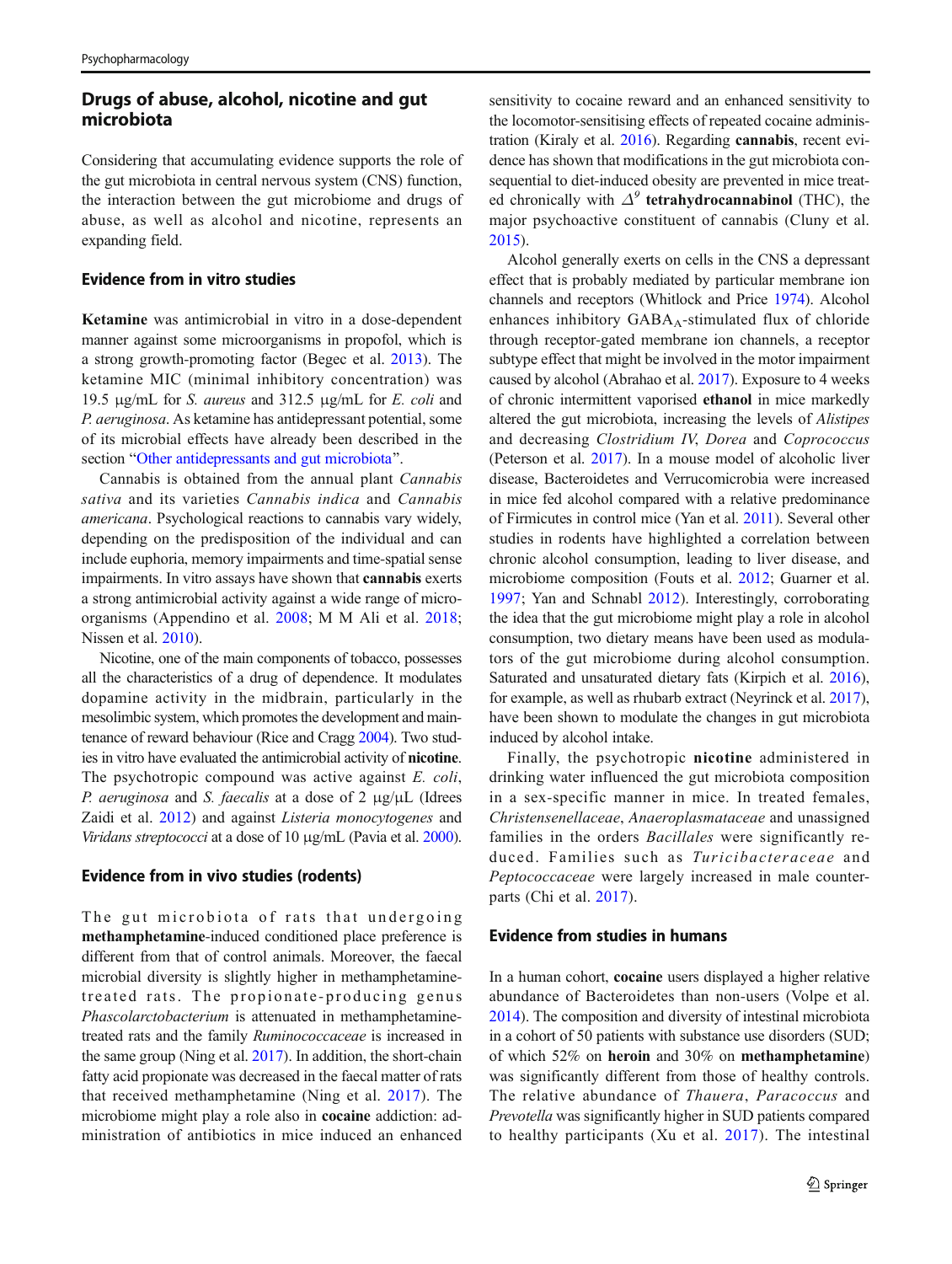microbiota of SUD people would change independently of the type of substance abused, suggesting that the global switch of lifestyle due to SUD in general could be responsible for the changes in microbiome. Importantly, almost all patients with SUDs are involved in alcohol and tobacco addiction, which may also account for the microbiome effects (Xu et al. [2017\)](#page-22-0). The microbiome of chronic marijuana users displayed a Prevotella/Bacteroides ratio that was 13-fold lower than the one of non-users (Panee et al. [2018](#page-20-0)). A combination of THC and cannabidiol (CBD) has been shown to mitigate experimental autoimmune encephalomyelitis (EAE) by altering the gut microbiome (Al-Ghezi et al. [2017](#page-17-0)).

Regarding alcohol, the mucosa-associated colonic microbiome was altered in alcoholics compared to control participants. Specifically, the alcoholics with dysbiosis had lower median abundances of Bacteroidetes and higher ones of Proteobacteria. Moreover, these alterations were correlated with high levels of serum endotoxin in a subset of the samples (Mutlu et al. [2012](#page-20-0)). Two similar studies have demonstrated that alcohol-dependent subjects have an increased intestinal permeability which is linked to significant microbiome alterations (de Timary et al. [2015](#page-18-0); Keshavarzian et al. [2009](#page-19-0); Leclercq et al. [2014](#page-19-0)). Bacterial overgrowth was found in the jejunum of patients with chronic alcohol abuse (Bode et al. [1984](#page-18-0)). In cirrhotic patients, the proportion of phylum Bacteroidetes was significantly reduced, whereas Proteobacteria and Fusobacteria were highly enriched compared to healthy controls. Moreover, Enterobacteriaceae, Veillonellaceae and Streptococcaceae were prevalent in patients with cirrhosis at the family level (Chen et al. [2011](#page-18-0)).

Nicotine consumption and also smoking cessation induced profound changes in the gut microbiome in humans, with an increase of Firmicutes and Actinobacteria and decrease of Bacteroidetes and Proteobacteria at the phylum level. In addition, smoking cessation induced an increase in microbial diversity (Biedermann et al. [2013](#page-18-0)). The effect of tobacco smoke on the oral and gut microbiome has been recently investigated in a human cohort, where tobacco smokers displayed a higher relative abundance of Prevotella, lowered Bacteroides and lower Shannon diversity in tobacco smokers compared to controls (Stewart et al. [2018\)](#page-21-0).

# Xanthines and gut microbiota

The three xanthines caffeine, theophylline and theobromine occur naturally in plants. These compounds have complex and incompletely elucidated actions, which include inhibition of phosphodiesterase (the enzyme that breaks down cyclic AMP), effects on intracellular calcium distribution and noradrenergic function (Bennett and Brown [2008\)](#page-18-0). All xanthines stimulate mental activity to different extents and their effects

vary according to the mental state and personality of the subject (Bennett and Brown [2008](#page-18-0)).

### Evidence from in vitro studies

Xanthines were screened against several microbial strain and all compounds displayed antimicrobial activity, with caffeine being the most effective compound (Raj and Dhala [1965\)](#page-21-0). The morphology of Aerobacter aerogenes and A. cloacae was affected by caffeine (Raj and Dhala [1965\)](#page-21-0). Coffee also inhibited the growth of E. coli and E. faecalis in vitro (Tatsuya and Kazunori [2013\)](#page-21-0). However, this is not the first study showing that caffeine has antimicrobial activity in vitro, as a previous experiment had already demonstrated this concept (Daglia et al. [2007](#page-18-0)).

#### Evidence from in vivo studies (rodents)

A two-week administration of cocoa's theobromine to healthy adult rats was shown to induce marked changes in gut microbiota composition. Specifically, rats that received a 10% cocoa-containing diet had lower intestinal counts of E. coli, whereas rat that received a 0.25% theobrominecontaining diet had lower counts of Bifidobacterium spp., Streptococcus spp. and Clostridium histolyticum-C. perfingens group compared to normal-fed rats (Martín-Peláez et al. [2017\)](#page-20-0). Consumption of fermented green tea, containing theophylline, was able to restore the changes in gut microbiota composition associated to diet-induced obesity in mice (Seo et al. [2015\)](#page-21-0). In a different study, consumption of 500 μL/day of coffee for three consecutive days in specificpathogen-free mice induced E. coli and Clostridium spp. counts to decrease significantly (Tatsuya and Kazunori [2013](#page-21-0)). Caffeine-rich Pu-erh tea remodelled the intestinal dysbiosis in mice with metabolic syndrome (Gao et al. [2018](#page-19-0)). Specifically, Akkermansia muciniphila and Faecalibacterium prausnitzii were speculated to be the key gut bacterial links between the Pu-erh tea treatment and metabolic syndrome at the genus and species levels (Gao et al. [2018\)](#page-19-0). Chronic coffee consumption in diet-induced obese rats was accompanied by decreased abundance of Clostridium Cluster XI and increased levels of Enterobacteriaceae. Moreover, SCFAs (short-chain fatty acids) were largely increased in the coffee-fed rats (Cowan et al. [2014](#page-18-0)). It is important to note that studies on the effects of caffeine on gut microbiota are not always consistent, for example in a different experiment on rats, 8 weeks of coffee consumption did not alter the gut microbiota composition (Cowan et al. [2013](#page-18-0)). A 3 week regimen with oral administration of 0.7 mg/kg/day in mice decreased Lactobacillus ratios compared to controls, but none of the other taxa were affected (Kleber Silveira et al. [2018\)](#page-19-0).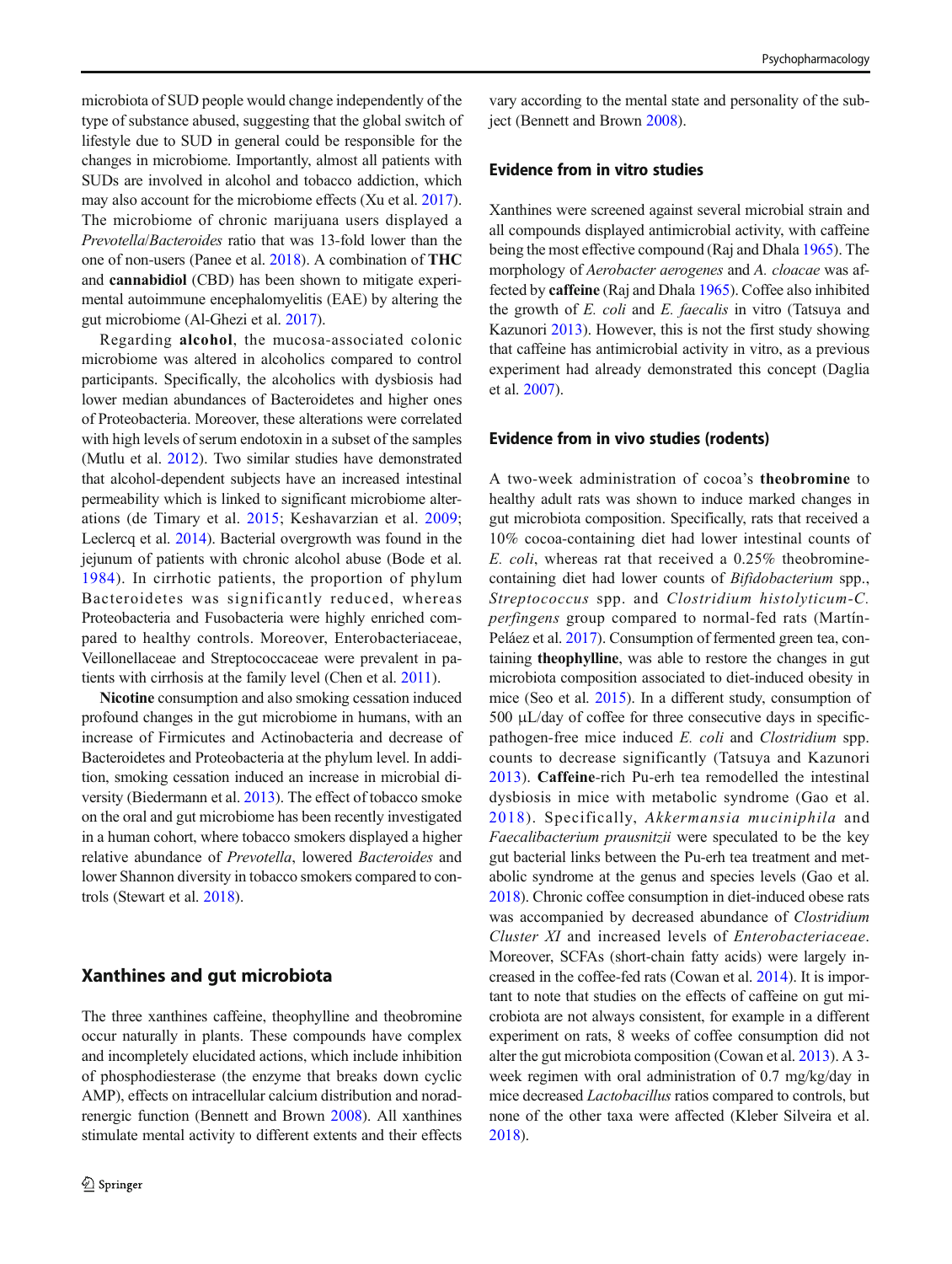#### <span id="page-17-0"></span>Evidence from studies in humans

Caffeine consumption has received much attention in recent years in relation to microbiome alterations often associated to metabolic disorders. Consumption of 3 cups of coffee daily for 3 weeks in healthy volunteers did not alter faecal profiles of the dominant microbiota, but increased the population of Bifidobacterium spp. (Jaquet et al. [2009\)](#page-19-0). Moreover, in some subjects, there was a specific increase in the metabolic activity of Bifidobacterium spp. (Jaquet et al. [2009](#page-19-0)).

# Conclusion

In Harry Potter, the basilisk hidden in the Chamber has the power to petrify people and poses a threat for Hogwarts School: what happens in the Chamber will affect the entire school and vice versa. Similarly, increasing evidence suggests that the gut microbiome affects and can be affected by various chemical compounds. This bidirectional influence is more and more studied in relation to psychotropic compounds. Initially thought to work only in the brain, in recent years, psychotropic compounds have shown antimicrobial activity in vitro and/ or the ability to affect the gut microbiome in vivo. It is evident from the data reviewed here that different microbial effects have been attributed to psychotropic compounds, ranging from medications to drugs of abuse, caffeine and alcohol. The challenge now is to assess the functional role of these microbial changes. It is important to note that the results up to now come mainly from in vitro experiments on isolated strains and further clinical/preclinical experimentation is required to understand whether, for example drug-mediated microbial changes are complementary mechanisms of action or are responsible for the side effects associated to these compounds. Moreover, in terms of polypharmacy, more work is needed to investigate the impact of combinations of drugs on the microbiome. As our knowledge of the gut microbiome increases, the major lesson is that the Chamber of Secrets should be taken into account in future pharmacokinetic and pharmacodynamics analysis of known drugs and become part of the safety pharmacology of drugs in development. It is not bizarre to think that in the future microbiome measures will form part of clinical practice to investigate either the efficacy or side effects of psychotropic compounds. This field of research may also influence selection of individuals for clinical trials. Clearly it will need to be integrated, in a larger systems biology approach, to other -omics and biomarker measures in psychiatric patients.

### Compliance with ethical standards

Conflicts of interest JFC and TGD have research funding from Mead Johnson Nutrition, Cremo, Dupont, Suntory Wellness, Danone-Nutricia and 4D Pharma; JFC, TGD and GC have spoken at meetings sponsored by food and pharmaceutical companies; SC reports no financial interests or potential conflicts of interest.

Open Access This article is distributed under the terms of the Creative Commons Attribution 4.0 International License (http:// creativecommons.org/licenses/by/4.0/), which permits unrestricted use, distribution, and reproduction in any medium, provided you give appropriate credit to the original author(s) and the source, provide a link to the Creative Commons license, and indicate if changes were made.

Publisher's note Springer Nature remains neutral with regard to jurisdictional claims in published maps and institutional affiliations.

# References

- Aagaard K, Riehle K, Ma J, Segata N, Mistretta TA, Coarfa C, Raza S, Rosenbaum S, Van den Veyver I, Milosavljevic A, Gevers D, Huttenhower C, Petrosino J, Versalovic J (2012) A metagenomic approach to characterization of the vaginal microbiome signature in pregnancy. PLoS One 7:e36466
- Aagaard K, Ma J, Antony KM, Ganu R, Petrosino J, Versalovic J (2014) The placenta harbors a unique microbiome. Sci Transl Med 6:237– 265
- Abrahao KP, Salinas AG, Lovinger DM (2017) Alcohol and the brain: neuronal molecular targets, synapses, and circuits. Neuron 96:1223– 1238
- Acharya C, Betrapally NS, Gillevet PM, Sterling RK, Akbarali H, White MB, Ganapathy D, Fagan A, Sikaroodi M, Bajaj JS (2017) Chronic opioid use is associated with altered gut microbiota and predicts readmissions in patients with cirrhosis. Aliment Pharmacol Ther 45:319–331
- Alexander JL, Wilson ID, Teare J, Marchesi JR, Nicholson JK, Kinross JM (2017) Gut microbiota modulation of chemotherapy efficacy and toxicity. Nat Rev Gastroenterol Hepatol 14:356–365
- Al-Ghezi ZZ, Alghetaa HF, Nagarkatti M, Nagarkatti P (2017) Combination of cannabinoids, Δ9- tetrahydrocannabinol (THC) and cannabidiol (CBD), mitigate experimental autoimmune encephalomyelitis (EAE) by altering the gut microbiome. J Immunol 198: 219.220
- Ali E, Almagboul A, Khogali S, Gergeir U (2018) Antimicrobial activity of Cannabis sativa L.
- Al-Salami H, Butt G, Fawcett JP, Tucker IG, Golocorbin-Kon S, Mikov M (2008) Probiotic treatment reduces blood glucose levels and increases systemic absorption of gliclazide in diabetic rats. Eur J Drug Metab Pharmacokinet 33:101–106
- Amaral L, Lorian V (1991) Effects of chlorpromazine on the cell envelope proteins of Escherichia coli. Antimicrob Agents Chemother 35: 1923–1924
- Amaral L, Kristiansen J, Lorian V (1992) Synergic effect of chlorpromazine on the activity of some antibiotics. J Antimicrob Chemother 30:556–558
- Amaral L, Kristiansen JE, Abebe LS, Millett W (1996) Inhibition of the respiration of multi-drug resistant clinical isolates of Mycobacterium tuberculosis by thioridazine: potential use for initial therapy of freshly diagnosed tuberculosis. J Antimicrob Chemother 38:1049–1053
- Appendino G, Gibbons S, Giana A, Pagani A, Grassi G, Stavri M, Smith E, Rahman MM (2008) Antibacterial cannabinoids from Cannabis sativa: a structure-activity study. J Nat Prod 71:1427–1430
- Arundel PA (1997) A multi-compartmental model generally applicable to physiologically-based pharmacokinetics. IFAC Proceed 30:129– 133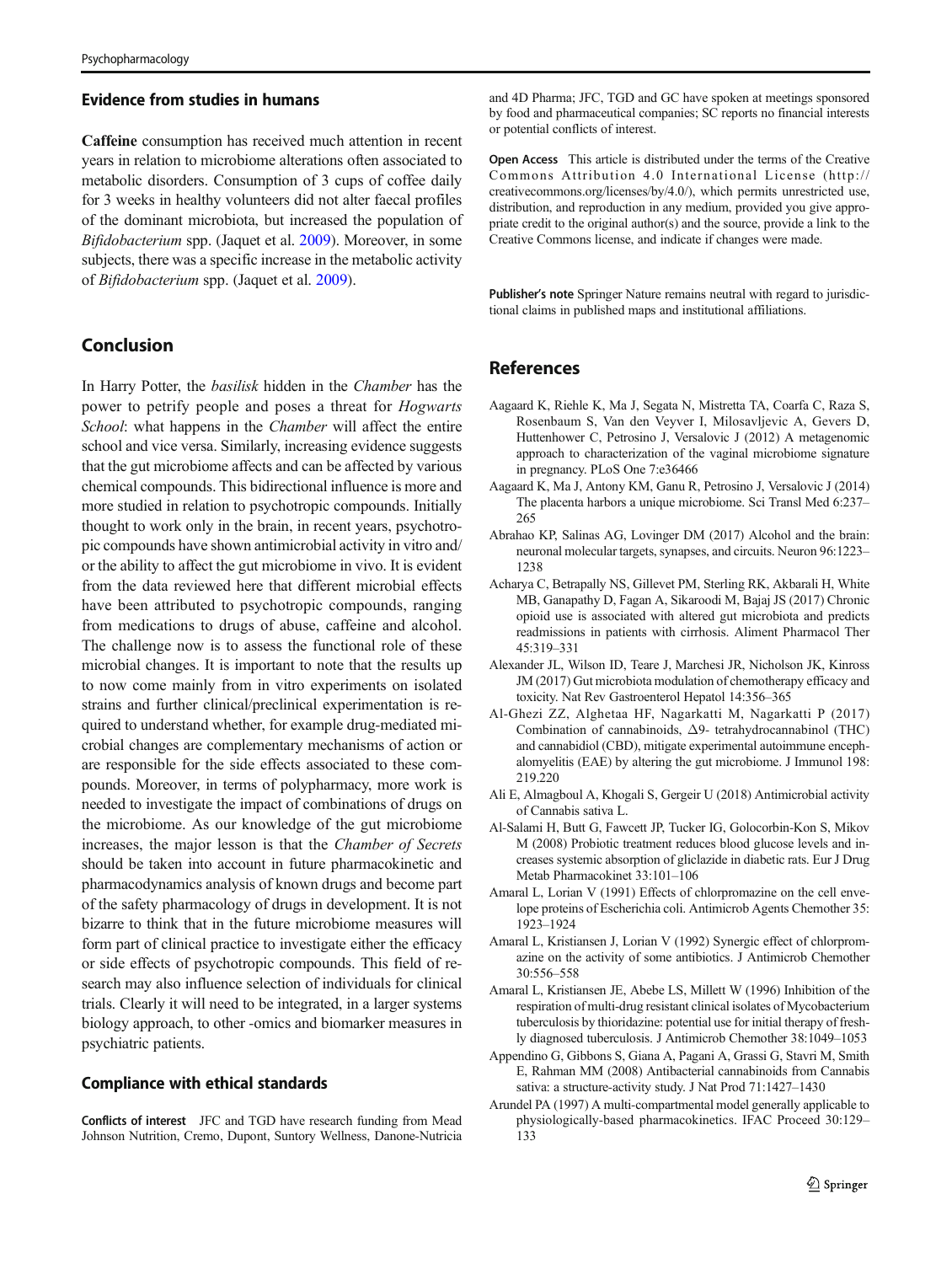- <span id="page-18-0"></span>Avershina E, Storro O, Oien T, Johnsen R, Pope P, Rudi K (2014) Major faecal microbiota shifts in composition and diversity with age in a geographically restricted cohort of mothers and their children. FEMS Microbiol Ecol 87:280–290
- Ayaz M, Subhan F, Ahmed J, Khan A-U, Ullah F, Ullah I, Ali G, Syed N-I-H, Hussain S (2015) Sertraline enhances the activity of antimicrobial agents against pathogens of clinical relevance. J Biol Res 22:4
- Bahr SM, Tyler BC, Wooldridge N, Butcher BD, Burns TL, Teesch LM, Oltman CL, Azcarate-Peril MA, Kirby JR, Calarge CA (2015a) Use of the second-generation antipsychotic, risperidone, and secondary weight gain are associated with an altered gut microbiota in children. Transl Psychiatry 5:e652
- Bahr SM, Weidemann BJ, Castro AN, Walsh JW, deLeon O, Burnett CML, Pearson NA, Murry DJ, Grobe JL, Kirby JR (2015b) Risperidone-induced weight gain is mediated through shifts in the gut microbiome and suppression of energy expenditure. EBioMedicine 2:1725–1734
- Basco LK, Le Bras J (1990) Reversal of chloroquine resistance with desipramine in isolates of Plasmodium falciparum from Central and West Africa. Trans R Soc Trop Med Hyg 84:479–481
- Begec Z, Yucel A, Yakupogullari Y, Erdogan MA, Duman Y, Durmus M, Ersoy MO (2013) The antimicrobial effects of ketamine combined with propofol: an in vitro study. Braz J Anesthesiol 63:461–465
- Bengmark S (2013) Gut microbiota, immune development and function. Pharmacol Res 69:87–113

Bennett PN, Brown MJ 2008 Clinical pharmacology. Elsevier

- Bettencourt MV, Bosne-David S, Amaral L (2000) Comparative in vitro activity of phenothiazines against multidrug-resistant Mycobacterium tuberculosis. Int J Antimicrob Agents 16:69–71
- Biagi E, Nylund L, Candela M, Ostan R, Bucci L, Pini E, Nikkila J, Monti D, Satokari R, Franceschi C, Brigidi P, De Vos W (2010) Through ageing, and beyond: gut microbiota and inflammatory status in seniors and centenarians. PLoS One 5:e10667
- Biedermann L, Zeitz J, Mwinyi J, Sutter-Minder E, Rehman A, Ott SJ, Steurer-Stey C, Frei A, Frei P, Scharl M, Loessner MJ, Vavricka SR, Fried M, Schreiber S, Schuppler M, Rogler G (2013) Smoking cessation induces profound changes in the composition of the intestinal microbiota in humans. PLoS One 8:e59260
- Bode JC, Bode C, Heidelbach R, Durr HK, Martini GA (1984) Jejunal microflora in patients with chronic alcohol abuse. Hepatogastroenterology 31:30–34
- Bohnert JA, Szymaniak-Vits M, Schuster S, Kern WV (2011) Efflux inhibition by selective serotonin reuptake inhibitors in Escherichia coli. J Antimicrob Chemother 66:2057–2060
- Chen Y, Yang F, Lu H, Wang B, Chen Y, Lei D, Wang Y, Zhu B, Li L (2011) Characterization of fecal microbial communities in patients with liver cirrhosis. Hepatology 54:562–572
- Chi L, Mahbub R, Gao B, Bian X, Tu P, Ru H, Lu K (2017) Nicotine alters the gut microbiome and metabolites of gut-brain interactions in a sex-specific manner. Chem Res Toxicol 30:2110–2119
- Chung KT, Stevens SE Jr, Cerniglia CE (1992) The reduction of azo dyes by the intestinal microflora. Crit Rev Microbiol 18:175–190
- Claesson MJ, Cusack S, O'Sullivan O, Greene-Diniz R, de Weerd H, Flannery E, Marchesi JR, Falush D, Dinan T, Fitzgerald G, Stanton C, van Sinderen D, O'Connor M, Harnedy N, O'Connor K, Henry C, O'Mahony D, Fitzgerald AP, Shanahan F, Twomey C, Hill C, Ross RP, O'Toole PW (2011) Composition, variability, and temporal stability of the intestinal microbiota of the elderly. Proc Natl Acad Sci U S A 108(Suppl 1):4586–4591
- Cluny NL, Keenan CM, Reimer RA, Le Foll B, Sharkey KA (2015) Prevention of diet-induced obesity effects on body weight and gut microbiota in mice treated chronically with  $\Delta(9)$ -tetrahydrocannabinol. PLoS One 10:e0144270
- Codagnone MG, Spichak S, O'Mahony SM, O'Leary OF, Clarke G, Stanton C, Dinan TG, Cryan JF (2018) Programming bugs:

 $\hat{Z}$  Springer

microbiota and the developmental origins of brain health and disease. Biol Psychiatry

- Collado MC, Rautava S, Aakko J, Isolauri E, Salminen S (2016) Human gut colonisation may be initiated in utero by distinct microbial communities in the placenta and amniotic fluid. Sci Rep 6:23129
- Conlon MA, Bird AR (2015) The impact of diet and lifestyle on gut microbiota and human health. Nutrients 7:17–44
- Cowan TE, Palmnas M, Ardell K, Yang JJ, Reimer R, Vogel H, Shearer J (2013) Chronic coffee consumption alters gut microbiome: potential mechanism to explain the protective effects of coffee on type 2 diabetes? FASEB J 27:951.951–951.951
- Cowan TE, Palmnäs MSA, Yang J, Bomhof MR, Ardell KL, Reimer RA, Vogel HJ, Shearer J (2014) Chronic coffee consumption in the dietinduced obese rat: impact on gut microbiota and serum metabolomics. J Nutr Biochem 25:489–495
- Csiszar K, Molnar J (1992) Mechanism of action of tricyclic drugs on Escherichia coli and Yersinia enterocolitica plasmid maintenance and replication. Anticancer Res 12:2267–2272
- Currò D (2018) The role of gut microbiota in the modulation of drug action: a focus on some clinically significant issues. Expert Rev Clin Pharmacol 11:171–183
- Cussotto S, Strain CR, Fouhy F, Strain RG, Peterson VL, Clarke G, Stanton C, Dinan TG, Cryan JF (2018) Differential effects of psychotropic drugs on microbiome composition and gastrointestinal function. Psychopharmacology
- Daglia M, Papetti A, Grisoli P, Aceti C, Spini V, Dacarro C, Gazzani G (2007) Isolation, identification, and quantification of roasted coffee antibacterial compounds. J Agric Food Chem 55:10208–10213
- Dastidar SG, Chaudhury A, Annadurai S, Roy S, Mookerjee M, Chakrabarty AN (1995) In vitro and in vivo antimicrobial action of fluphenazine. J Chemother 7:201–206
- Davey KJ, O'Mahony SM, Schellekens H, O'Sullivan O, Bienenstock J, Cotter PD, Dinan TG, Cryan JF (2012) Gender-dependent consequences of chronic olanzapine in the rat: effects on body weight, inflammatory, metabolic and microbiota parameters. Psychopharmacology 221:155–169
- Davey KJ, Cotter PD, O'Sullivan O, Crispie F, Dinan TG, Cryan JF, O'Mahony SM (2013) Antipsychotics and the gut microbiome: olanzapine-induced metabolic dysfunction is attenuated by antibiotic administration in the rat. Transl Psychiatry 3:e309
- De Filippo C, Cavalieri D, Di Paola M, Ramazzotti M, Poullet JB, Massart S, Collini S, Pieraccini G, Lionetti P (2010) Impact of diet in shaping gut microbiota revealed by a comparative study in children from Europe and rural Africa. Proc Natl Acad Sci 107:14691– 14696
- de Timary P, Leclercq S, Starkel P, Delzenne N (2015) A dysbiotic subpopulation of alcohol-dependent subjects. Gut Microbes 6:388–391
- Delgado PL (2004) How antidepressants help depression: mechanisms of action and clinical response. J Clin Psychiatry 65:25–30
- DiGiulio DB (2012) Diversity of microbes in amniotic fluid. Semin Fetal Neonatal Med 17:2–11
- Doogue MP, Polasek TM (2013) The ABCD of clinical pharmacokinetics. Ther Adv Drug Saf 4:5–7
- ElRakaiby M, Dutilh BE, Rizkallah MR, Boleij A, Cole JN, Aziz RK (2014) Pharmacomicrobiomics: the impact of human microbiome variations on systems pharmacology and personalized therapeutics. OMICS: J Integr Biol 18:402–414
- Esiobu N, Hoosein N (2003) An assessment of the in vitro antimicrobial effects of two antiepileptic drugs—sodium valproate and phenytoin. Antonie Van Leeuwenhoek 83:63–68
- Falony G, Joossens M, Vieira-Silva S, Wang J, Darzi Y, Faust K, Kurilshikov A, Bonder MJ, Valles-Colomer M, Vandeputte D, Tito RY, Chaffron S, Rymenans L, Verspecht C, De Sutter L, Lima-Mendez G, D'hoe K, Jonckheere K, Homola D, Garcia R, Tigchelaar EF, Eeckhaudt L, Fu J, Henckaerts L, Zhernakova A,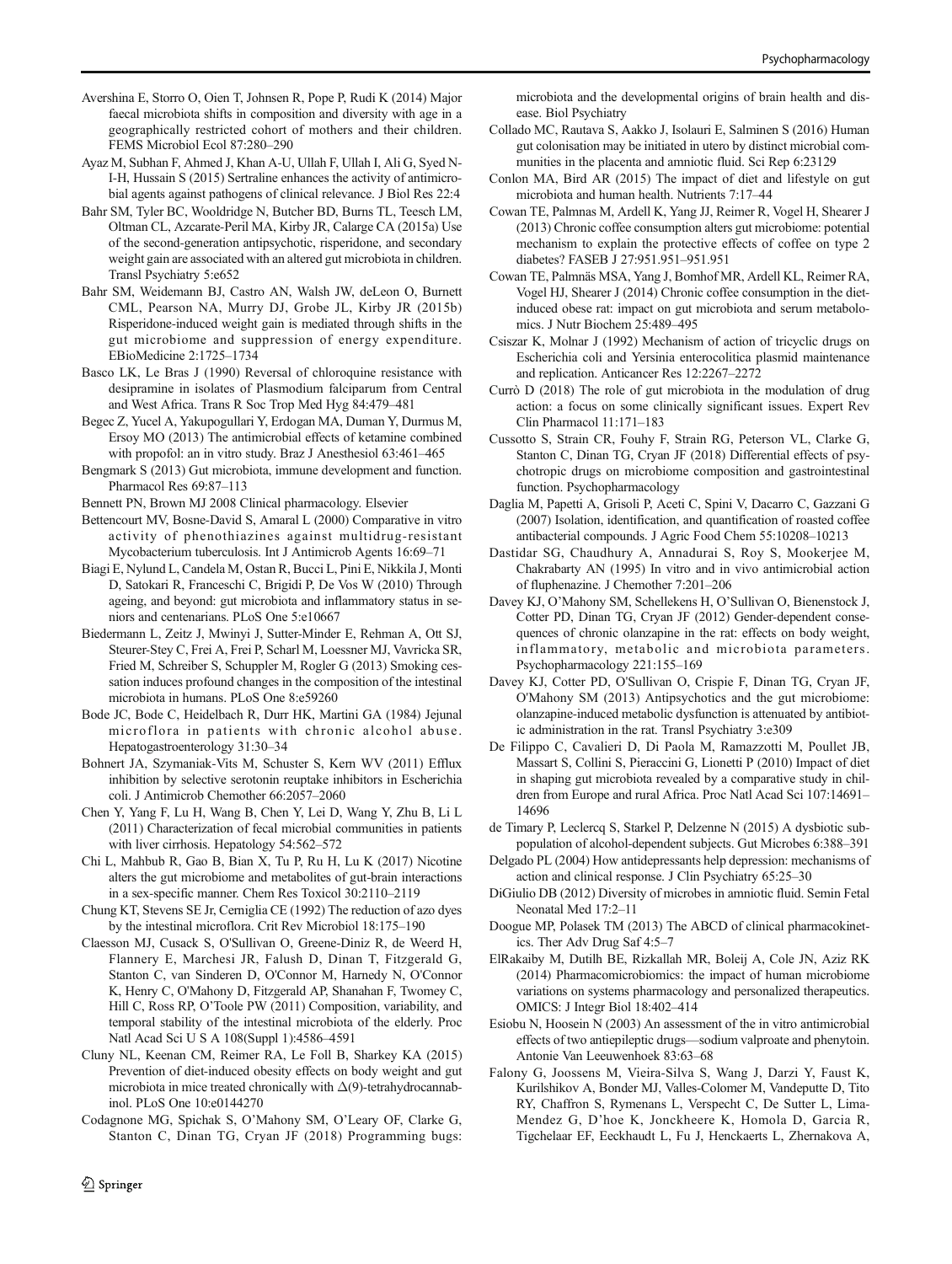<span id="page-19-0"></span>Wijmenga C, Raes J (2016) Population-level analysis of gut microbiome variation. Science 352:560–564

- Farzam H, Farahani A, Tafkik A, Gorgin Karaji A, Mohajeri P, Rezaei M, Jalalvandi F (2018) Antibacterial effect of tramadol against Staphylococcus aureus and Pseudomonas aeruginosa: an in vivo study. New Microbes New Infect 24:42–46
- Fiedorowicz JG, Swartz KL (2004) The role of monoamine oxidase inhibitors in current psychiatric practice. J Psychiatr Pract 10:239–248
- Flowers SA, Evans SJ, Ward KM, McInnis MG, Ellingrod VL (2017) Interaction between atypical antipsychotics and the gut microbiome in a bipolar disease cohort. Pharmacotherapy 37:261–267
- Flowers SA, Baxter NT, Ward KM, Kraal AZ, McInnis MG, Schmidt TM, Ellingrod VL (2019) Effects of atypical antipsychotic treatment and resistant starch supplementation on gut microbiome composition in a cohort of patients with bipolar disorder or schizophrenia. Pharmacotherapy
- Fouts DE, Torralba M, Nelson KE, Brenner DA, Schnabl B (2012) Bacterial translocation and changes in the intestinal microbiome in mouse models of liver disease. J Hepatol 56:1283–1292
- Gao X, Xie Q, Kong P, Liu L, Sun S, Xiong B, Huang B, Yan L, Sheng J, Xiang H (2018) Polyphenol- and caffeine-rich postfermented pu-erh tea improves diet-induced metabolic syndrome by remodeling intestinal homeostasis in mice. Infect Immun 86
- Garcia-Gonzalez AP, Ritter AD, Shrestha S, Andersen EC, Yilmaz LS, Walhout AJM (2017) Bacterial metabolism affects the C. elegans response to cancer chemotherapeutics. Cell 169:431–441.e438
- Garcia-Rodriguez J, Sanchez JEG, Munoz Bellido JL (1991) In vitro activity of 79 antimicrobial agents against Corynebacterium group D2. Antimicrob Agents Chemother 35:2140–2143
- Gardner DM, Baldessarini RJ, Waraich P (2005) Modern antipsychotic drugs: a critical overview. Can Med Assoc J 172:1703–1711
- Gocmen S, Buyukkocak U, Caglayan O (2008) In vitro investigation of the antibacterial effect of ketamine. Ups J Med Sci 113:39–46
- Gopalakrishnan V, Spencer CN, Nezi L, Reuben A, Andrews MC, Karpinets TV, Prieto PA, Vicente D, Hoffman K, Wei SC, Cogdill AP, Zhao L, Hudgens CW, Hutchinson DS, Manzo T, Petaccia de Macedo M, Cotechini T, Kumar T, Chen WS, Reddy SM, Szczepaniak Sloane R, Galloway-Pena J, Jiang H, Chen PL, Shpall EJ, Rezvani K, Alousi AM, Chemaly RF, Shelburne S, Vence LM, Okhuysen PC, Jensen VB, Swennes AG, McAllister F, Marcelo Riquelme Sanchez E, Zhang Y, Le Chatelier E, Zitvogel L, Pons N, Austin-Breneman JL, Haydu LE, Burton EM, Gardner JM, Sirmans E, Hu J, Lazar AJ, Tsujikawa T, Diab A, Tawbi H, Glitza IC, Hwu WJ, Patel SP, Woodman SE, Amaria RN, Davies MA, Gershenwald JE, Hwu P, Lee JE, Zhang J, Coussens LM, Cooper ZA, Futreal PA, Daniel CR, Ajami NJ, Petrosino JF, Tetzlaff MT, Sharma P, Allison JP, Jenq RR, Wargo JA (2018) Gut microbiome modulates response to anti-PD-1 immunotherapy in melanoma patients. Science 359:97–103
- Guarner C, Runyon BA, Young S, Heck M, Sheikh MY (1997) Intestinal bacterial overgrowth and bacterial translocation in cirrhotic rats with ascites. J Hepatol 26:1372–1378
- Hadera M, Mehari S, Basha N, Amha N, Berhane Y (2018) Study on antimicrobial potential of selected non-antibiotics and its interaction with conventional antibiotics UKJPB 6, 01-07
- Hahn BL, Sohnle PG (2014) Effect of thioridazine on experimental cutaneous staphylococcal infections. In vivo (Athens, Greece) 28:33– 38
- Haiser HJ, Gootenberg DB, Chatman K, Sirasani G, Balskus EP, Turnbaugh PJ (2013) Predicting and manipulating cardiac drug inactivation by the human gut bacterium Eggerthella lenta(). Science 341:295–298
- Horn AS (1980) The mode of action of tricyclic antidepressants: a brief review of recent progress. Postgrad Med J 56(Suppl 1):9–12
- Idrees Zaidi M, Wattoo F, Hamid M, Wattoo S, Ahmed Tirmizi S, Salman S (2012) Antibacterial activities of nicotine and its zinc complex
- Jakobsson HE, Jernberg C, Andersson AF, Sjölund-Karlsson M, Jansson JK, Engstrand L (2010) Short-term antibiotic treatment has differing long-term impacts on the human throat and gut microbiome. PLoS One 5:e9836
- Jaquet M, Rochat I, Moulin J, Cavin C, Bibiloni R (2009) Impact of coffee consumption on the gut microbiota: a human volunteer study. Int J Food Microbiol 130:117–121
- Jena L, Waghmare P, Kashikar S, Kumar S, Harinath BC (2014) Computational approach to understanding the mechanism of action of isoniazid, an anti-TB drug. Int J Mycobacteriol 3:276–282
- Jerwood S, Cohen J (2008) Unexpected antimicrobial effect of statins. J Antimicrob Chemother 61:362–364
- Jobin C (2018) Precision medicine using microbiota. Science 359:32–34
- Kao AC-C, Spitzer S, Anthony DC, Lennox B, Burnet PWJ (2018) Prebiotic attenuation of olanzapine-induced weight gain in rats: analysis of central and peripheral biomarkers and gut microbiota. Transl Psychiatry 8:66
- Keshavarzian A, Farhadi A, Forsyth CB, Rangan J, Jakate S, Shaikh M, Banan A, Fields JZ (2009) Evidence that chronic alcohol exposure promotes intestinal oxidative stress, intestinal hyperpermeability and endotoxemia prior to development of alcoholic steatohepatitis in rats. J Hepatol 50:538–547
- Kim IS, Yoo DH, Jung IH, Lim S, Jeong JJ, Kim KA, Bae ON, Yoo HH, Kim DH (2016) Reduced metabolic activity of gut microbiota by antibiotics can potentiate the antithrombotic effect of aspirin. Biochem Pharmacol 122:72–79
- Kim JK, Choi MS, Jeong JJ, Lim SM, Kim IS, Yoo HH, Kim DH (2018) Effect of probiotics on pharmacokinetics of orally administered acetaminophen in mice. Drug Metab Dispos 46:122–130
- Kiraly DD, Walker DM, Calipari ES, Labonte B, Issler O, Pena CJ, Ribeiro EA, Russo SJ, Nestler EJ (2016) Alterations of the host microbiome affect behavioral responses to cocaine. Sci Rep 6:35455
- Kirpich IA, Petrosino J, Ajami N, Feng W, Wang Y, Liu Y, Beier JI, Barve SS, Yin X, Wei X, Zhang X, McClain CJ (2016) Saturated and unsaturated dietary fats differentially modulate ethanol-induced changes in gut microbiome and metabolome in a mouse model of alcoholic liver disease. Am J Pathol 186:765–776
- Kleber Silveira A, Moresco KS, Mautone Gomes H, da Silva Morrone M, Kich Grun L, Pens Gelain D, de Mattos Pereira L, Giongo A, Rodrigues De Oliveira R, Fonseca Moreira JC (2018) Guarana (Paullinia cupana Mart.) alters gut microbiota and modulates redox status, partially via caffeine in Wistar rats. Phytother Res 32:2466– 2474
- Koenig JE, Spor A, Scalfone N, Fricker AD, Stombaugh J, Knight R, Angenent LT, Ley RE (2011) Succession of microbial consortia in the developing infant gut microbiome. Proc Natl Acad Sci U S A 108(Suppl 1):4578–4585
- Kristiansen JE, Vergmann B (1986) The antibacterial effect of selected phenothiazines and thioxanthenes on slow-growing mycobacteria. Acta Pathol Microbiol Immunol Scand B 94:393–398
- Kruszewska H, Zareba T, Tyski S (2004) Examination of antimicrobial activity of selected non-antibiotic drugs. Acta Pol Pharm 61(Suppl): 18–21
- Laruelle M, Frankle WG, Narendran R, Kegeles LS, Abi-Dargham A (2005) Mechanism of action of antipsychotic drugs: from dopamine D2 receptor antagonism to glutamate NMDA facilitation. Clin Ther 27:S16–S24
- Lass-Florl C, Ledochowski M, Fuchs D, Speth C, Kacani L, Dierich MP, Fuchs A, Wurzner R (2003) Interaction of sertraline with Candida species selectively attenuates fungal virulence in vitro. FEMS Immunol Med Microbiol 35:11–15
- Leclercq S, Matamoros S, Cani PD, Neyrinck AM, Jamar F, Starkel P, Windey K, Tremaroli V, Backhed F, Verbeke K, de Timary P, Delzenne NM (2014) Intestinal permeability, gut-bacterial dysbiosis, and behavioral markers of alcohol-dependence severity. Proc Natl Acad Sci U S A 111:E4485–E4493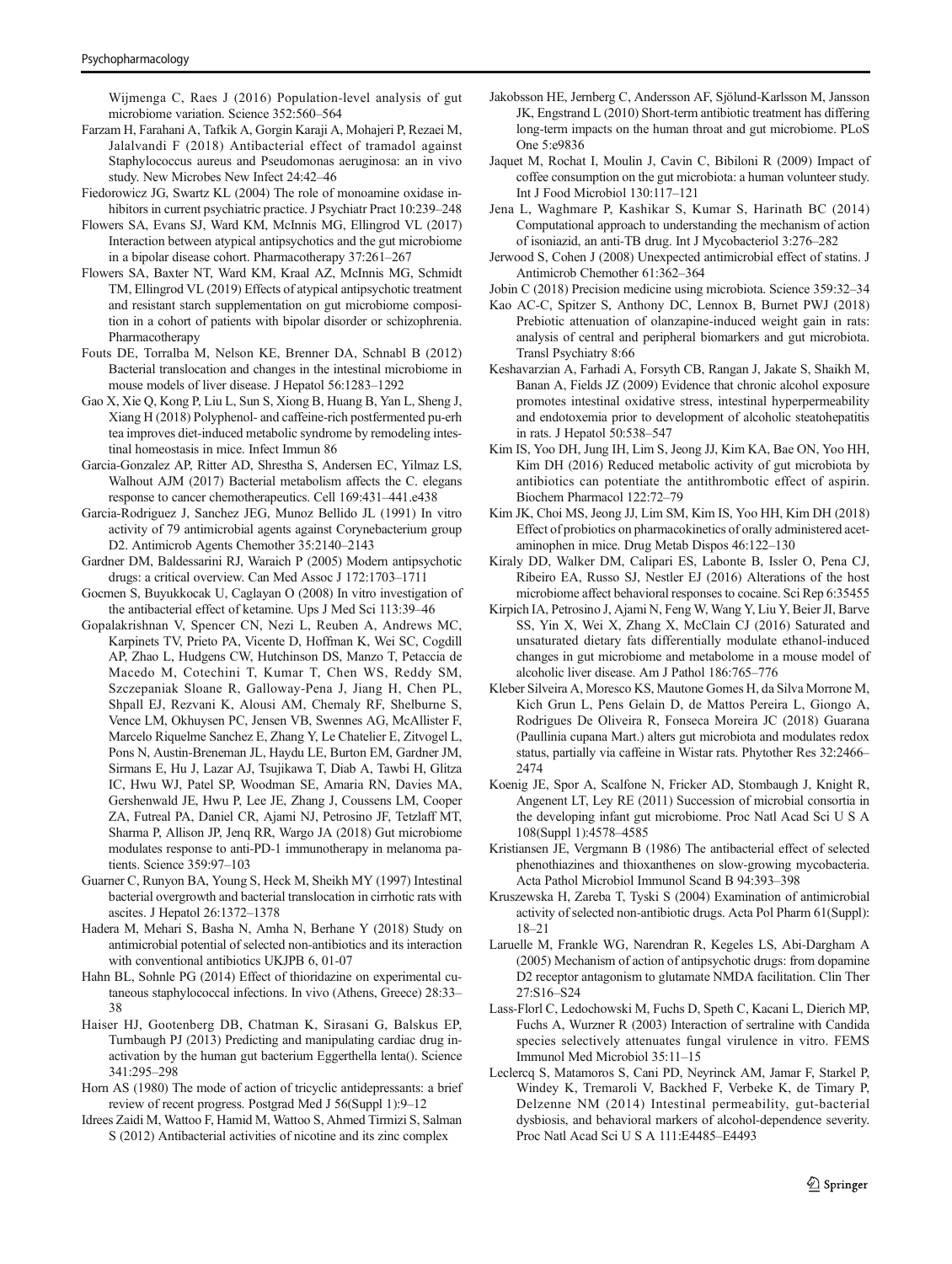- <span id="page-20-0"></span>Lee HJ, Zhang H, Orlovich DA, Fawcett JP (2012) The influence of probiotic treatment on sulfasalazine metabolism in rat. Xenobiotica 42:791–797
- Lee K, Vuong HE, Nusbaum DJ, Hsiao EY, Evans CJ, Taylor AMW (2018) The gut microbiota mediates reward and sensory responses associated with regimen-selective morphine dependence. Neuropsychopharmacology
- Lehouritis P, Cummins J, Stanton M, Murphy CT, McCarthy FO, Reid G, Urbaniak C, Byrne WL, Tangney M (2015) Local bacteria affect the efficacy of chemotherapeutic drugs. Sci Rep 5:14554
- Lei B, Wei CJ, Tu SC (2000) Action mechanism of antitubercular isoniazid. Activation by Mycobacterium tuberculosis KatG, isolation, and characterization of inha inhibitor. J Biol Chem 275:2520–2526
- Leucht S, Corves C, Arbter D, Engel RR, Li C, Davis JM (2009) Secondgeneration versus first-generation antipsychotic drugs for schizophrenia: a meta-analysis. Lancet 373:31–41
- Li H, He J, Jia W (2016) The influence of gut microbiota on drug metabolism and toxicity. Expert Opin Drug Metab Toxicol 12:31–40
- LoGuidice A, Wallace BD, Bendel L, Redinbo MR, Boelsterli UA (2012) Pharmacologic targeting of bacterial beta-glucuronidase alleviates nonsteroidal anti-inflammatory drug-induced enteropathy in mice. J Pharmacol Exp Ther 341:447–454
- Ma MK, McLeod HL (2003) Lessons learned from the irinotecan metabolic pathway. Curr Med Chem 10:41–49
- Mackay RJ, McEntyre CJ, Henderson C, Lever M, George PM (2011) Trimethylaminuria: causes and diagnosis of a socially distressing condition. Clin Biochem Rev 32:33–43
- Maier L, Pruteanu M, Kuhn M, Zeller G, Telzerow A, Anderson EE, Brochado AR, Fernandez KC, Dose H, Mori H, Patil KR, Bork P, Typas A (2018) Extensive impact of non-antibiotic drugs on human gut bacteria. Nature 555:623
- Mandal A, Sinha C, Kumar Jena A, Ghosh S, Samanta A (2010) An investigation on in vitro and in vivo antimicrobial properties of the antidepressant: amitriptyline hydrochloride. Braz J Microbiol 41: 635–645
- Martín-Peláez S, Camps-Bossacoma M, Massot-Cladera M, Rigo-Adrover M, Franch À, Pérez-Cano FJ, Castell M (2017) Effect of cocoa's theobromine on intestinal microbiota of rats. Mol Nutr Food Res 61:1700238
- Mathijssen RH, van Alphen RJ, Verweij J, Loos WJ, Nooter K, Stoter G, Sparreboom A (2001) Clinical pharmacokinetics and metabolism of irinotecan (CPT-11). Clin Cancer Res 7:2182–2194
- Matson V, Fessler J, Bao R, Chongsuwat T, Zha Y, Alegre ML, Luke JJ, Gajewski TF (2018) The commensal microbiome is associated with anti-PD-1 efficacy in metastatic melanoma patients. Science 359: 104–108
- Matuskova Z, Anzenbacherova E, Vecera R, Tlaskalova-Hogenova H, Kolar M, Anzenbacher P (2014) Administration of a probiotic can change drug pharmacokinetics: effect of E. coli Nissle 1917 on amidarone absorption in rats. PLoS One 9:e87150
- Maurice CF, Haiser HJ, Turnbaugh PJ (2013) Xenobiotics shape the physiology and gene expression of the active human gut microbiome. Cell 152:39–50
- Mazumder R, Ganguly K, Dastidar SG, Chakrabarty AN (2001) Trifluoperazine: a broad spectrum bactericide especially active on staphylococci and vibrios. Int J Antimicrob Agents 18:403–406
- Molnar J (1988) Antiplasmid activity of tricyclic compounds. Methods Find Exp Clin Pharmacol 10:467–474
- Molnar J, Beladi I, Foldes I (1977) Studies on antituberculotic action of some phenothiazine derivatives in vitro. Zentralbl Bakteriol Orig A 239:521–526
- Morgan AP, Crowley JJ, Nonneman RJ, Quackenbush CR, Miller CN, Ryan AK, Bogue MA, Paredes SH, Yourstone S, Carroll IM, Kawula TH, Bower MA, Sartor RB, Sullivan PF (2014) The antipsychotic olanzapine interacts with the gut microbiome to cause weight gain in mouse. PLoS One 9:e115225
- Munoz Criado S, Fajardo M, Gutierrez MN, Munoz-Bellido JL, Garcia Rodriguez JA (1997) Psychiatric drugs inhibit slime production in Staphylococcus epidermidis. International Congress of Chemotherapy
- Munoz-Bellido JL, Munoz-Criado S, Garcia-Rodriguez JA (1996) Invitro activity of psychiatric drugs against Corynebacterium urealyticum (Corynebacterium group D2). J Antimicrob Chemother 37:1005–1009
- Muñoz-Criado S, Muñoz-Bellido XL, García-Rodríguez JA (1996) In vitro activity of nonsteroidal antiinflammatory agents, phenotiazines, and antidepressants against Brucella species. Eur J Clin Microbiol Infect Dis 15:418–420
- Muñoz-Criado S, Muñoz-Bellido JL, Alonso-Manzanares MA, Gutiérrez-Zufiaurre MN, García-Rodríguez JA (1998) Psychotropic drugs inhibit swarming in Proteus spp. and related genera. Clin Microbiol Infect 4:447–449
- Mutlu EA, Gillevet PM, Rangwala H, Sikaroodi M, Naqvi A, Engen PA, Kwasny M, Lau CK, Keshavarzian A (2012) Colonic microbiome is altered in alcoholism. Am J Physiol Gastrointest Liver Physiol 302: G966–G978
- Nakayama H, Kinouchi T, Kataoka K, Akimoto S, Matsuda Y, Ohnishi Y (1997) Intestinal anaerobic bacteria hydrolyse sorivudine, producing the high blood concentration of 5-(E)-(2-bromovinyl) uracil that increases the level and toxicity of 5-fluorouracil. Pharmacogenetics 7:35–43
- Nehme H, Saulnier P, Ramadan AA, Cassisa V, Guillet C, Eveillard M, Umerska A (2018) Antibacterial activity of antipsychotic agents, their association with lipid nanocapsules and its impact on the properties of the nanocarriers and on antibacterial activity. PLoS One 13: e0189950
- Neyrinck AM, Etxeberria U, Taminiau B, Daube G, Van Hul M, Everard A, Cani PD, Bindels LB, Delzenne NM (2017) Rhubarb extract prevents hepatic inflammation induced by acute alcohol intake, an effect related to the modulation of the gut microbiota. Mol Nutr Food Res 61
- Ning T, Gong X, Xie L, Ma B (2017) Gut microbiota analysis in rats with methamphetamine-induced conditioned place preference. Front Microbiol 8:1620
- Nissen L, Zatta A, Stefanini I, Grandi S, Sgorbati B, Biavati B, Monti A (2010) Characterization and antimicrobial activity of essential oils of industrial hemp varieties (Cannabis sativa L.). Fitoterapia 81:413– 419
- Ordway D, Viveiros M, Leandro C, Amaral L, Arroz MJ, Molnar J, Kristiansen JE (2002a) Chlorpromazine has intracellular killing activity against phagocytosed Staphylococcus aureus at clinical concentrations. J Infect Chemother 8:227–231
- Ordway D, Viveiros M, Leandro C, Arroz MJ, Amaral L (2002b) Intracellular activity of clinical concentrations of phenothiazines including thioridiazine against phagocytosed Staphylococcus aureus. Int J Antimicrob Agents 20:34–43
- Ordway D, Viveiros M, Leandro C, Bettencourt R, Almeida J, Martins M, Kristiansen JE, Molnar J, Amaral L (2003) Clinical concentrations of thioridazine kill intracellular multidrug-resistant Mycobacterium tuberculosis. Antimicrob Agents Chemother 47:917–922
- Pacey S, Workman P, Sarker D (2011) Pharmacokinetics and pharmacodynamics in drug development. In: Schwab M (ed) Encyclopedia of cancer. Springer, Berlin Heidelberg, pp 2845–2848
- Palit P, Ali N (2008) Oral therapy with sertraline, a selective serotonin reuptake inhibitor, shows activity against Leishmania donovani. J Antimicrob Chemother 61:1120–1124
- Panee J, Gerschenson M, Chang L (2018) Associations between microbiota, mitochondrial function, and cognition in chronic marijuana users. J NeuroImmune Pharmacol 13:113–122
- Paul S, Mortimer RB, Mitchell M (2016) Sertraline demonstrates fungicidal activity in vitro for Coccidioides immitis. Mycology 7:99–101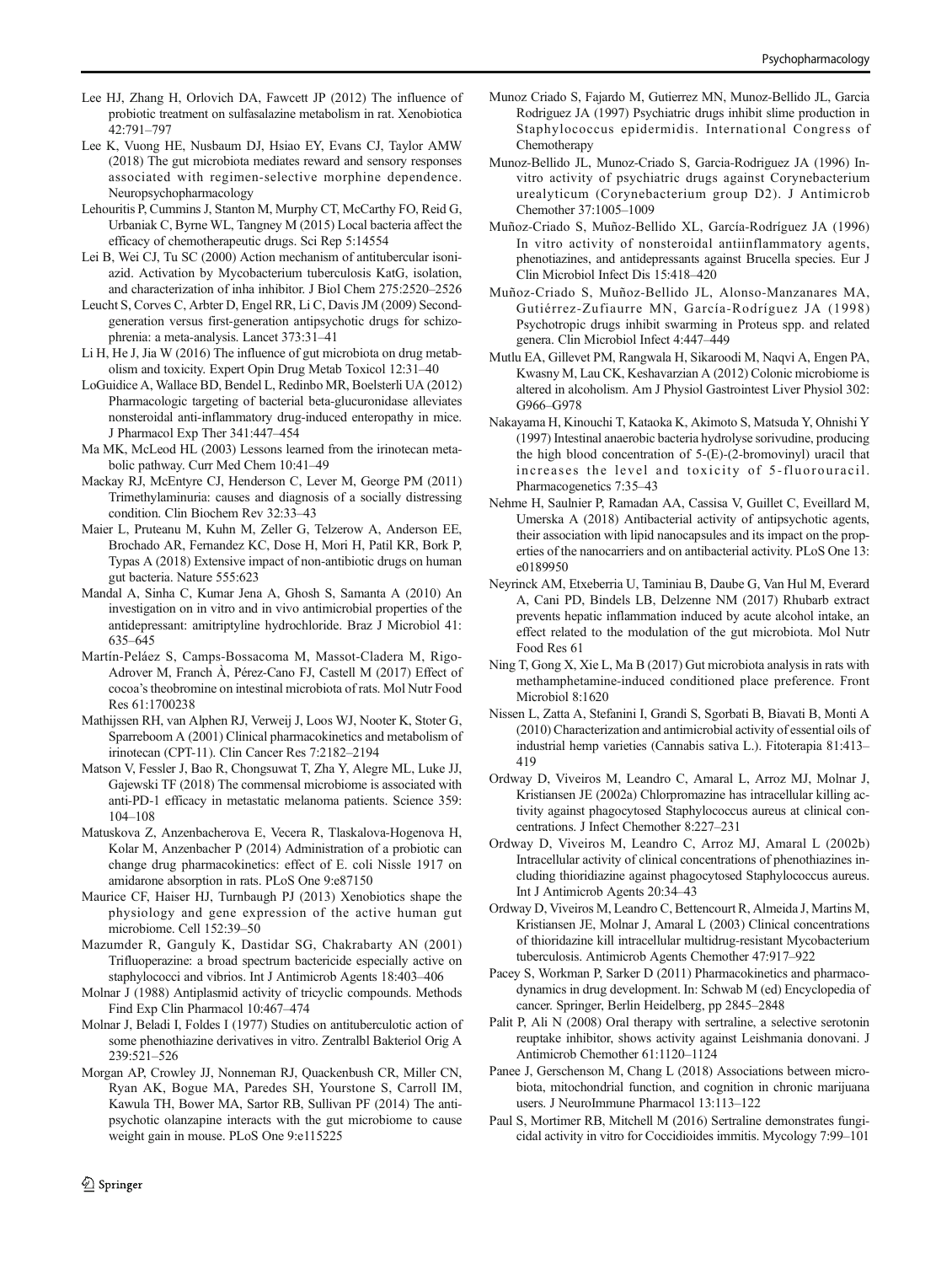- <span id="page-21-0"></span>Pavia CS, Pierre A, Nowakowski J (2000) Antimicrobial activity of nicotine against a spectrum of bacterial and fungal pathogens. J Med Microbiol 49:675–676
- Peppercorn MA, Goldman P (1972) The role of intetstinal bacteria in the metabolism of salicylazosulfapyridine. J Pharmacol Exp Ther 181: 555–562
- Perez-Muñoz ME, Arrieta M-C, Ramer-Tait AE, Walter J (2017) A critical assessment of the "sterile womb" and "in utero colonization" hypotheses: implications for research on the pioneer infant microbiome. Microbiome 5:48
- Peterson VL, Jury NJ, Cabrera-Rubio R, Draper LA, Crispie F, Cotter PD, Dinan TG, Holmes A, Cryan JF (2017) Drunk bugs: chronic vapour alcohol exposure induces marked changes in the gut microbiome in mice. Behav Brain Res 323:172–176
- Qian Y, Lv P-C, Shi L, Fang R-Q, Song Z-C, Zhu H-L (2009) Synthesis, antimicrobial activity of lamotrigine and its ammonium derivatives
- Rachmilewitz D (1989) Coated mesalazine (5-aminosalicylic acid) versus sulphasalazine in the treatment of active ulcerative colitis: a randomised trial. Br Med J 298:82–86
- Raj CV, Dhala S (1965) Effect of naturally occurring xanthines on bacteria. I. Antimicrobial action and potentiating effect on antibiotic spectra. Appl Microbiol 13:432–436
- Rani Basu L, Mazumdar K, Dutta NK, Karak P, Dastidar SG (2005) Antibacterial property of the antipsychotic agent prochlorperazine, and its synergism with methdilazine. Microbiol Res 160:95–100
- Rapoport SI, Basselin M, Kim H-W, Rao JS (2009) Bipolar disorder and mechanisms of action of mood stabilizers. Brain Res Rev 61:185– 209
- Rath S, Heidrich B, Pieper DH, Vital M (2017) Uncovering the trimethylamine-producing bacteria of the human gut microbiota. Microbiome 5:54
- Rice ME, Cragg SJ (2004) Nicotine amplifies reward-related dopamine signals in striatum. Nat Neurosci 7:583
- Rizkallah M, Saad R, Aziz R (2010) The Human Microbiome Project, personalized medicine and the birth of pharmacomicrobiomics
- Rodrigues RR, Greer RL, Dong X, Dsouza KN, Gurung M, Wu JY, Morgun A, Shulzhenko N (2017) Antibiotic-induced alterations in gut microbiota are associated with changes in glucose metabolism in healthy mice. Front Microbiol 8:2306
- Rodriguez JM, Murphy K, Stanton C, Ross RP, Kober OI, Juge N, Avershina E, Rudi K, Narbad A, Jenmalm MC, Marchesi JR, Collado MC (2015) The composition of the gut microbiota throughout life, with an emphasis on early life. Microb Ecol Health Dis 26: 26050
- Rogers MAM, Aronoff DM (2016) The influence of non-steroidal antiinflammatory drugs on the gut microbiome. Clin Microbiol Infect 22:178.e171–178.e179
- Rosenberg PH, Renkonen OV (1985) Antimicrobial activity of bupivacaine and morphine. Anesthesiology 62:178–179
- Rossato L, Loreto ES, Zanette RA, Chassot F, Santurio JM, Alves SH (2016) In vitro synergistic effects of chlorpromazine and sertraline in combination with amphotericin B against Cryptococcus neoformans var. grubii. Folia Microbiol (Praha) 61:399–403
- Routy B, Le Chatelier E, Derosa L, Duong CPM, Alou MT, Daillere R, Fluckiger A, Messaoudene M, Rauber C, Roberti MP, Fidelle M, Flament C, Poirier-Colame V, Opolon P, Klein C, Iribarren K, Mondragon L, Jacquelot N, Qu B, Ferrere G, Clemenson C, Mezquita L, Masip JR, Naltet C, Brosseau S, Kaderbhai C, Richard C, Rizvi H, Levenez F, Galleron N, Quinquis B, Pons N, Ryffel B, Minard-Colin V, Gonin P, Soria JC, Deutsch E, Loriot Y, Ghiringhelli F, Zalcman G, Goldwasser F, Escudier B, Hellmann MD, Eggermont A, Raoult D, Albiges L, Kroemer G, Zitvogel L (2018) Gut microbiome influences efficacy of PD-1-based immunotherapy against epithelial tumors. Science 359:91–97
- Saad R, Rizkallah MR, Aziz RK (2012) Gut pharmacomicrobiomics: the tip of an iceberg of complex interactions between drugs and gutassociated microbes. Gut Pathogens 4:16
- Salama A, Facer CA (1990) Desipramine reversal of chloroquine resistance in wild isolates of Plasmodium falciparum. Lancet 335:164– 165
- Sampson TR, Mazmanian SK (2015) Control of brain development, function, and behavior by the microbiome. Cell Host Microbe 17: 565–576
- Schwarz E, Maukonen J, Hyytiäinen T, Kieseppä T, Orešič M, Sabunciyan S, Mantere O, Saarela M, Yolken R, Suvisaari J (2018) Analysis of microbiota in first episode psychosis identifies preliminary associations with symptom severity and treatment response. Schizophr Res 192:398–403
- Scott TA, Quintaneiro LM, Norvaisas P, Lui PP, Wilson MP, Leung K-Y, Herrera-Dominguez L, Sudiwala S, Pessia A, Clayton PT, Bryson K, Velagapudi V, Mills PB, Typas A, Greene NDE, Cabreiro F (2017) Host-microbe co-metabolism dictates cancer drug efficacy in C. elegans. Cell 169:442–456.e418
- Seo DB, Jeong HW, Cho D, Lee BJ, Lee JH, Choi JY, Bae IH, Lee SJ (2015) Fermented green tea extract alleviates obesity and related complications and alters gut microbiota composition in dietinduced obese mice. J Med Food 18:549–556
- Sheagren JN, Barsoum IS, Lin MY (1977) Methadone: antimicrobial activity and interaction with antibiotics. Antimicrob Agents Chemother 12:748–750
- Skonieczna-Zydecka K, Loniewski I, Misera A, Stachowska E, Maciejewska D, Marlicz W, Galling B (2018) Second-generation antipsychotics and metabolism alterations: a systematic review of the role of the gut microbiome. Psychopharmacology
- Soto M, Herzog C, Pacheco JA, Fujisaka S, Bullock K, Clish CB, Kahn CR (2018) Gut microbiota modulate neurobehavior through changes in brain insulin sensitivity and metabolism. Mol Psychiatry
- Stahl SM (1998) Mechanism of action of serotonin selective reuptake inhibitors: serotonin receptors and pathways mediate therapeutic effects and side effects. J Affect Disord 51:215–235
- Stewart CJ, Auchtung TA, Ajami NJ, Velasquez K, Smith DP, De La Garza R II, Salas R, Petrosino JF (2018) Effects of tobacco smoke and electronic cigarette vapor exposure on the oral and gut microbiota in humans: a pilot study. PeerJ 6:e4693
- Stokes JM, Davis JH, Mangat CS, Williamson JR, Brown ED (2014) Discovery of a small molecule that inhibits bacterial ribosome biogenesis. Elife 3:e03574
- Tamanai-Shacoori Z, Shacoori V, Jolivet-Gougeon A, Vo Van JM, Repere M, Donnio PY, Bonnaure-Mallet M (2007) The antibacterial activity of tramadol against bacteria associated with infectious complications after local or regional anesthesia. Anesth Analg 105:524–527
- Tatsuya N, Kazunori O (2013) Influence of coffee (Coffea arabica) and galacto-oligosaccharide consumption on intestinal microbiota and the host responses. FEMS Microbiol Lett 343:161–168
- Ticinesi A, Milani C, Lauretani F, Nouvenne A, Mancabelli L, Lugli GA, Turroni F, Duranti S, Mangifesta M, Viappiani A, Ferrario C, Maggio M, Ventura M, Meschi T (2017) Gut microbiota composition is associated with polypharmacy in elderly hospitalized patients. Sci Rep 7:11102
- Trang T, Al-Hasani R, Salvemini D, Salter MW, Gutstein H, Cahill CM (2015) Pain and poppies: the good, the bad, and the ugly of opioid analgesics. J Neurosci 35:13879–13888
- Trevino-Rangel Rde J, Villanueva-Lozano H, Hernandez-Rodriguez P, Martinez-Resendez MF, Garcia-Juarez J, Rodriguez-Rocha H, Gonzalez GM (2016) Activity of sertraline against Cryptococcus neoformans: in vitro and in vivo assays. Med Mycol 54:280–286
- Valdes AM, Walter J, Segal E, Spector TD (2018) Role of the gut microbiota in nutrition and health. BMJ 361
- van Hogezand RA, Kennis HM, van Schaik A, Koopman JP, van Hees PA, van Tongeren JH (1992) Bacterial acetylation of 5-